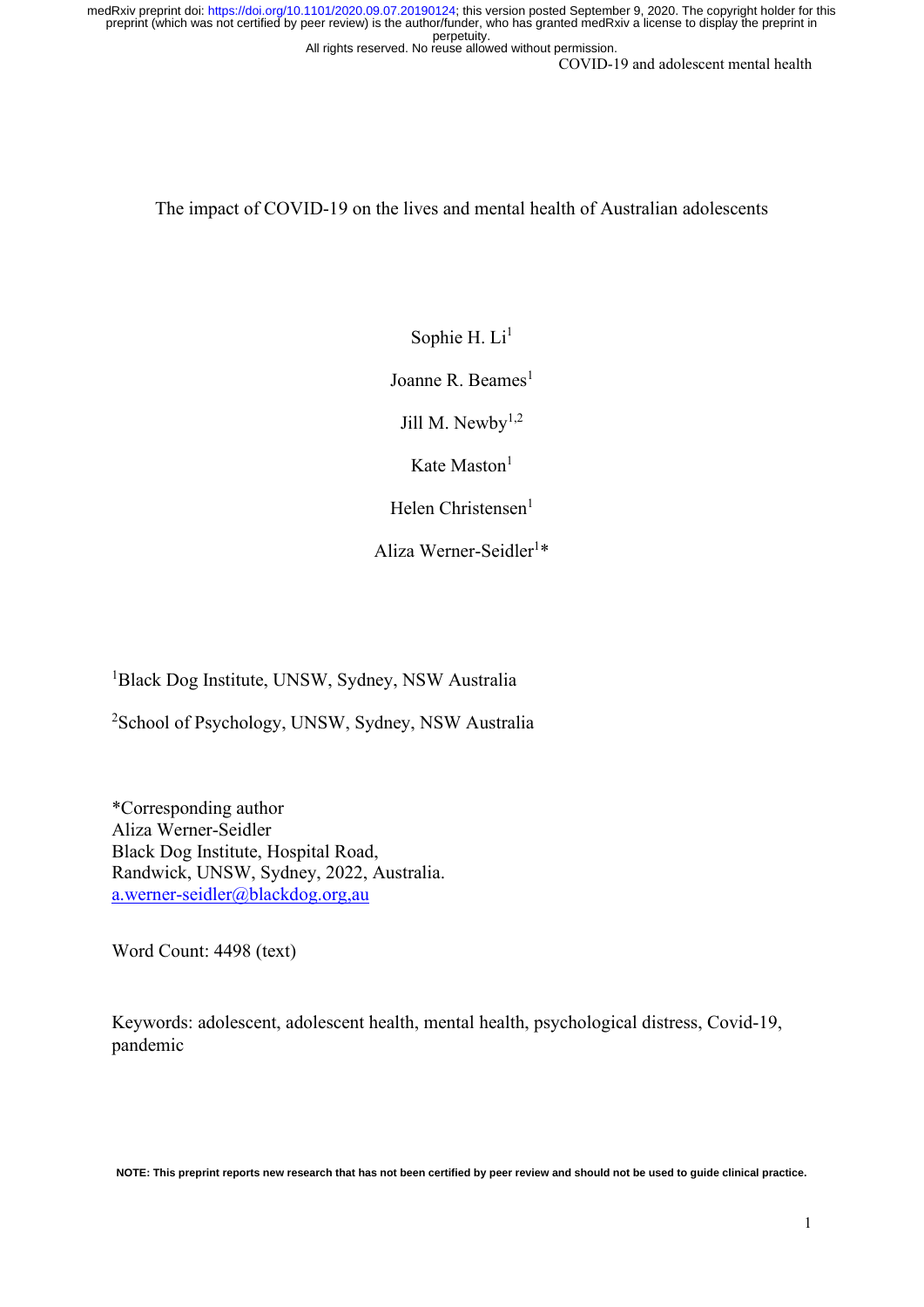All rights reserved. No reuse allowed without permission.

#### COVID-19 and adolescent mental health

#### Abstract

Objective: There has been significant disruption to the lives and mental health of adolescents during the COVID-19 pandemic, but the exact nature of the effects is not known. The purpose of this study was to assess the psychological and lifestyle impact of the pandemic on Australian adolescents, using an online survey, administered during and after the peak of the outbreak (June-July 2020).

Method: Self-report surveys were administered online to a sample of 760 Australian adolescents aged 12-18 years old. Surveys assessed worry about contracting COVID-19, behavioral change in response to the pandemic, impact on education, peer and family relationships, lifestyle factors including exercise, technology use and sleep, as well as mental health outcomes including psychological distress, loneliness, health anxiety and wellbeing. Results: Overall, young people expressed significant concern and worry about contracting the virus, and most (>85%) engaged in behaviors to reduce the risk of transmission. Three quarters of the sample reported a worsening of their mental health since the pandemic began, with negative impacts reported by most respondents on learning, friendships and family relationships. More than 40% of young people reported a decrease in exercise and 70% reported an increase in technology use since the outbreak. There were high levels of uncertainty about the future reported by respondents, and their scores on validated measures indicated higher levels of sleep disturbance, psychological distress and health anxiety, and lower levels of wellbeing, relative to normative samples. Reponses on the Kessler Psychological Distress Scale indicated that 48.3% of the sample were experiencing distress consistent with a probable mental illness, which is much higher than pre-pandemic prevalence rates. Effects on mental health were worse among those who reported a previous diagnosis of depression and/or anxiety relative to those without a history of depression and/or anxiety.

2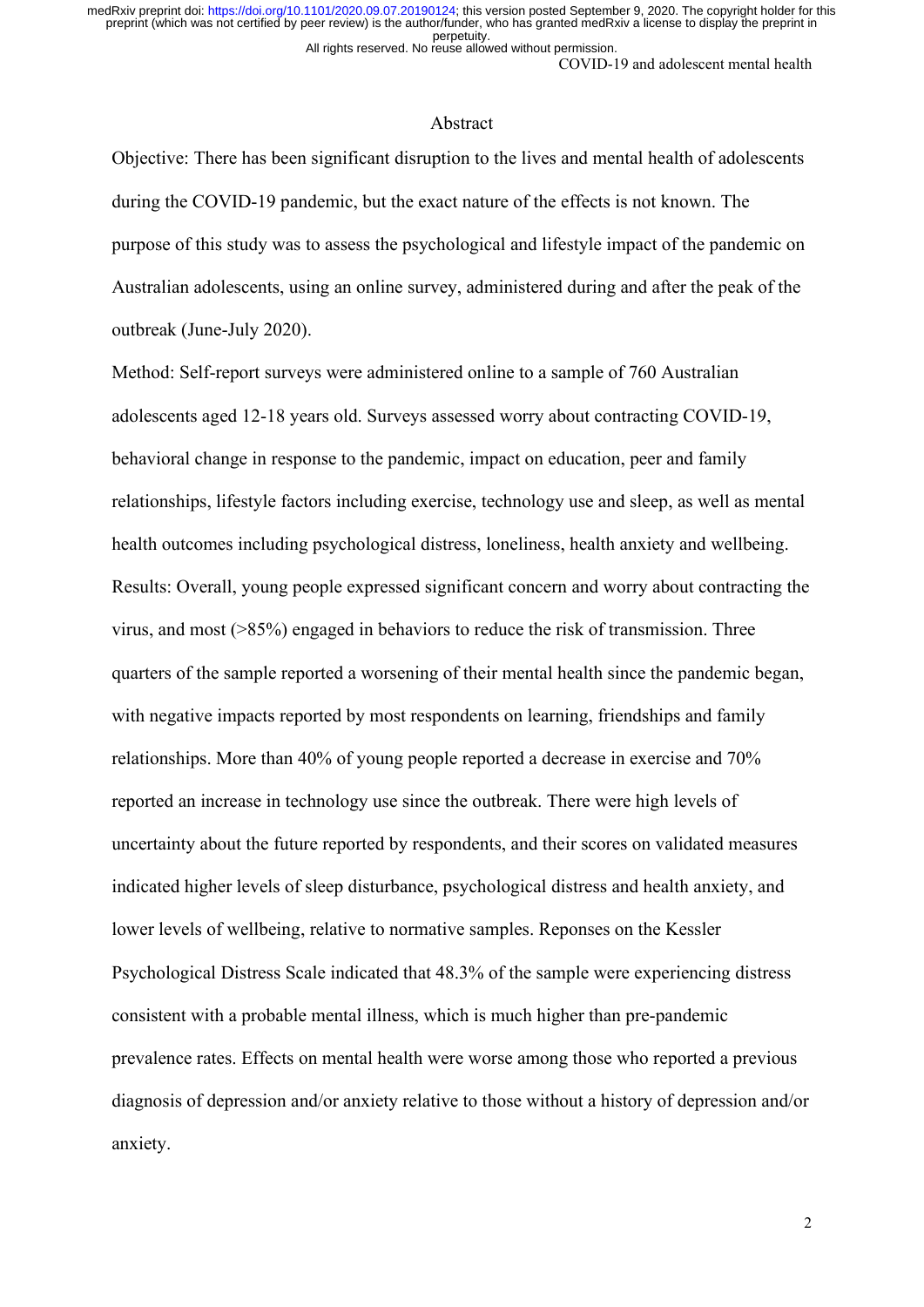All rights reserved. No reuse allowed without permission.

COVID-19 and adolescent mental health

Conclusion: These results indicate high levels of disruption and psychological distress experienced by adolescents during the current COVID-19 pandemic. Adolescents are already vulnerable to the onset of mental illness at this developmental stage, and the current research underscores the need to find rapid and accessible ways to support adolescent mental health during times of crisis. There is a need for longitudinal research to evaluate the enduring effects of the pandemic on adolescents.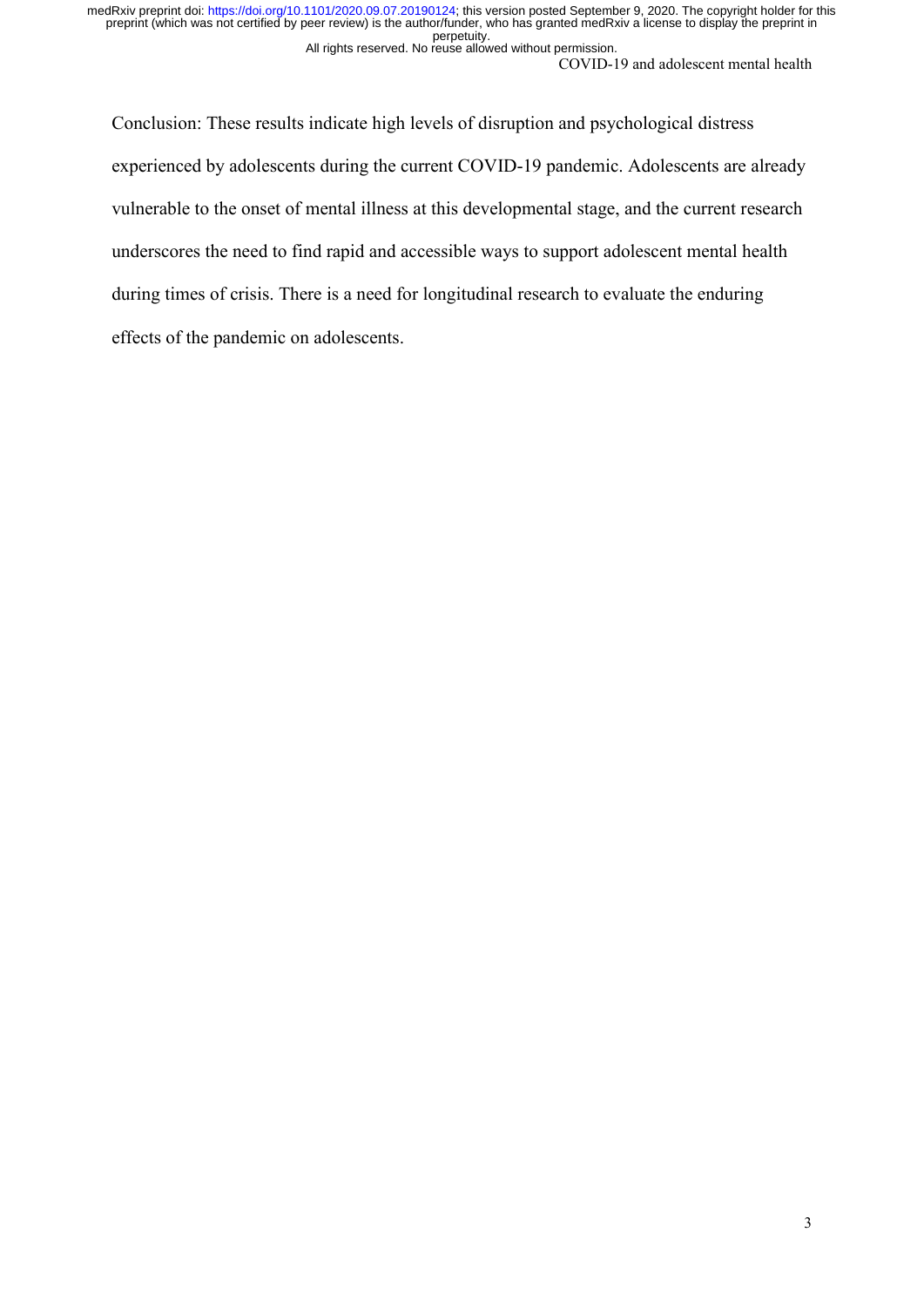All rights reserved. No reuse allowed without permission.

COVID-19 and adolescent mental health

As of the 31<sup>st</sup> of August 2020, there have been more than 24 million COVID-19 cases and 838,924 deaths worldwide  $\frac{1}{2}$ , with 25,547 cases and 600 deaths in Australia. As the pandemic and associated restrictions continue, there has been growing concern about the impact on mental health. Studies from around the world have shown that most individuals report increased psychological distress and worsened mental health  $2-4$ , an effect which seems to be amplified among those with a history of mental illness <sup>5,6</sup>. Although worsened mental health has been documented across the lifespan, several studies have found young adults (aged 18-24 years) are experiencing the greatest deterioration in mental health  $3.7$ . Very few studies have assessed the impact of the pandemic-related disruption on adolescents  $\frac{8}{3}$ , which is concerning because adolescence represents a time of social transformation, marked by an increased need for peer interaction and heightened sensitivity to social stimuli<sup>9</sup>. Adolescents demonstrate increased independence from their families, begin to establish relationships with peers based on shared values and ideas  $10$ , and become more sensitive to peer acceptance, approval and rejection than either children or adults  $11$ . Because of this sensitivity, it is likely that social distancing measures, together with school closures, may have a greater negative effect on adolescents. Support for this comes from a recent review of the literature involving more than 50,000 young people that found that social isolation and loneliness significantly increases the risk of mental illness in young people  $^{12}$ .

Despite the significant potential impact of pandemic-related restrictions on adolescents, little empirical work has addressed this possibility. Four published studies have assessed adolescent mental health (<18 years) in response to the pandemic, three conducted in China and one in the US  $<sup>13-16</sup>$ , which collectively show that the prevalence of mental illness</sup> (most commonly depression and anxiety) is elevated relative to pre-pandemic prevalence estimates. Evidence of a similar pattern of worsening youth mental health in Australia is emerging. For example, the Kids Helpline (a 24-hour free counselling service for 5-25 year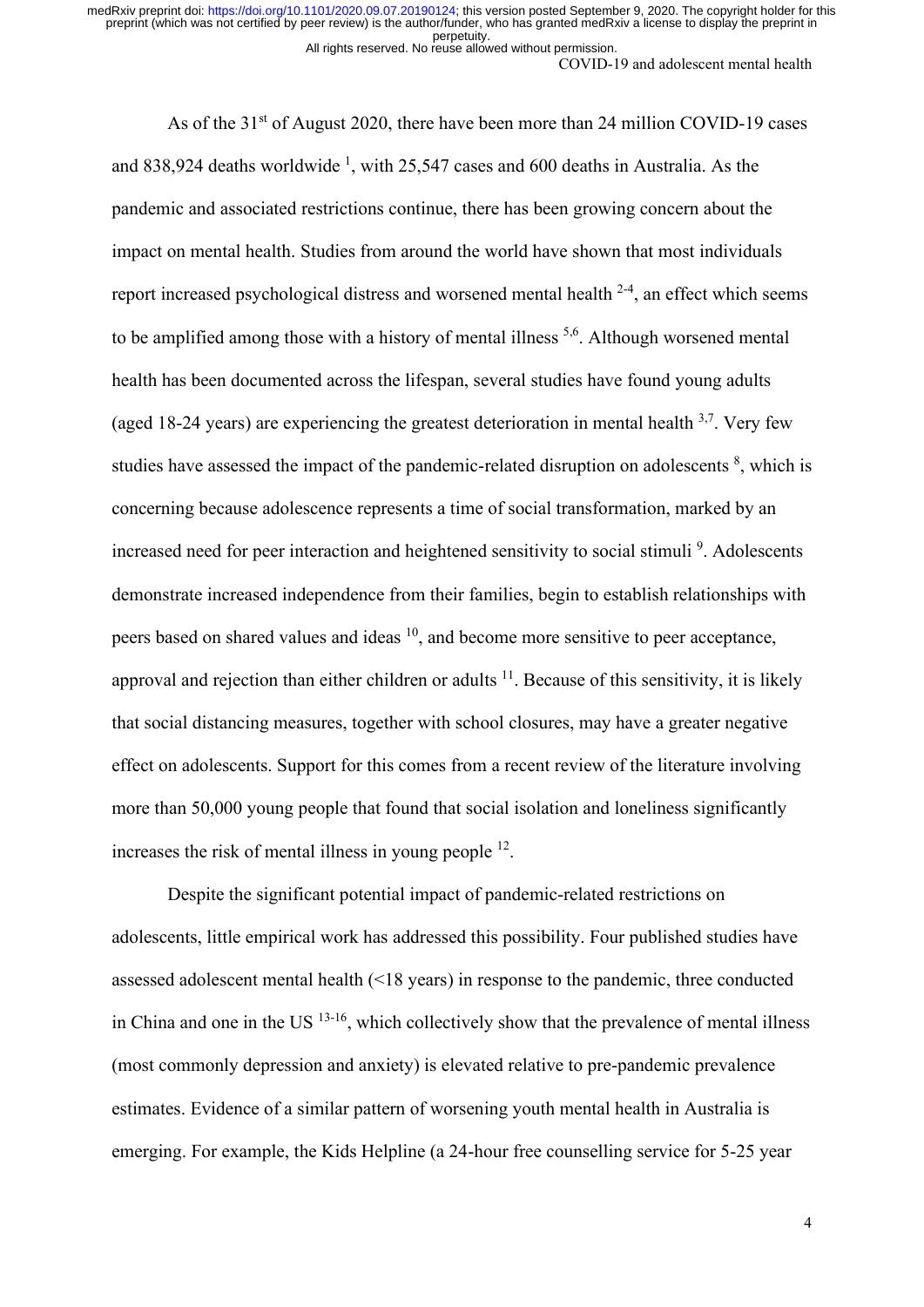All rights reserved. No reuse allowed without permission.

COVID-19 and adolescent mental health

olds), has reported a 40% increase in calls to the service, and the number of young people attending the hospital Emergency Department for self-harm has increased by 33%, both relative to the same period in 2019  $17,18$ . In addition, young people's behavior and lifestyles have also been impacted by COVID-19. For example, one study <sup>16</sup> found that most teenagers reported engaging in at least some social distancing, and another found that 94% of adolescents reported engaging in protective behaviours, such as wearing a mask, hand washing and social distancing <sup>14</sup>. Moreover, worsening sleep and feelings of isolation and loneliness have been reported  $19$ , as has disruption to learning and education  $14$ . Together, the available data indicates significant impact on young people's daily lives.

Beyond these studies, it is unknown how the disruption to daily life has impacted adolescents' behavior and worries as they relate to COVID-19. The impact on their peer relationships, family relationships, feelings of loneliness, learning and education, lifestyle factors (e.g., exercise, sleep, technology use), and how these relate to mental health, requires investigation to understand the support adolescents require. The overall objective of the current study is to address this gap and answer calls from the scientific community to assess how young people's lives and mental health has been impacted by the pandemic <sup>20,21</sup>. The first aim of this study was to investigate the psychological impact of the pandemic on adolescents. We included measures of psychological distress, loneliness, health anxiety and wellbeing, which we expected to have worsened, as informed by the emerging literature  $13,14,16$ . Based on previous studies from the adult literature  $5,6$ , we expected that those who had a pre-existing history of depression and/or anxiety would show a worse psychological response to the pandemic.

The second aim was to understand how the pandemic and associated containment measures impacted the lives of Australian adolescents. To this end, we collected data on young people's demographic characteristics, worry about contracting COVID-19, changes to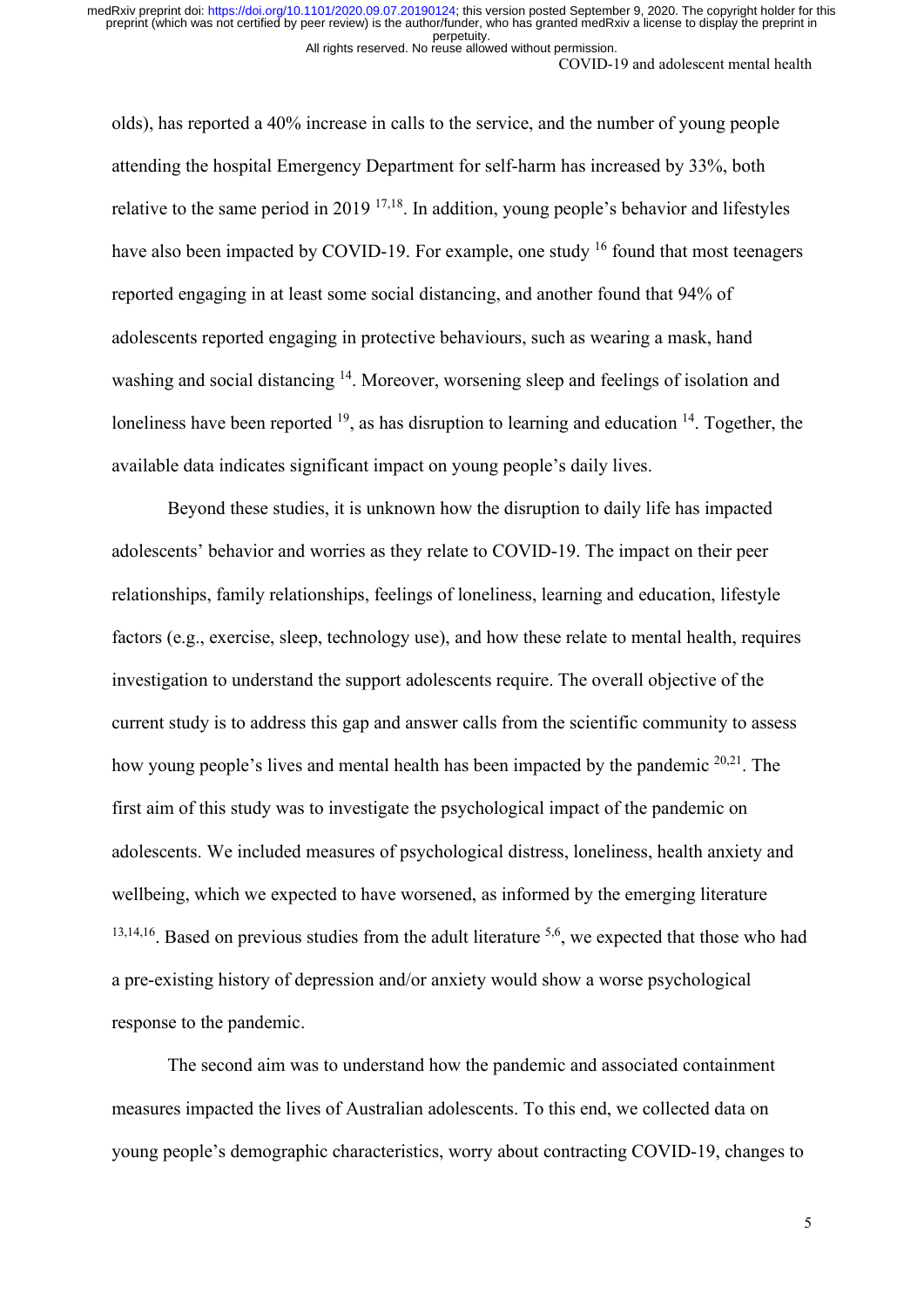COVID-19 and adolescent mental health

behavior, sleep disturbance, exercise, and technology use. Consistent with past studies, we expected young people to express significant concerns about contracting COVID-19, and to report changes in behavior, sleep patterns, exercise and technology use. A final exploratory aim was to examine the relationship between levels of worry about pandemic, behaviour change, uncertainty about the future, exercise, technology use, sleep, loneliness, wellbeing, psychological distress and health anxiety.

Data was collected from an online survey distributed via social media advertisements. While this method may not produce a representative sample of the entire population  $^{22}$ , it nonetheless allowed timely access to a significant number of young people while containment measures remained in place. The recruitment period (end of June-beginning of August 2020) included the relaxing of lockdown restrictions across Australia (end of June-beginning of July), with the exception of Melbourne and the state of Victoria, which went into a second lockdown on the  $8<sup>th</sup>$  of July (Melbourne) and  $2<sup>nd</sup>$  of August (Victoria).

## **Method**

# **Participants**

Participants were recruited via social media and were aged 12-18 years, living in Australia. Data was collected via the Qualtrics platform from 22 June 2020-5 August 2020.

### **Ethics approval and consent**

The study was approved by the UNSW Human Research Ethics Committee (HC200334). All respondents were required to pass a Gillick Competency Task to ensure the understood the study, and had the capacity to provide *informed* consent, before providing consent 23.

All rights reserved. No reuse allowed without permission.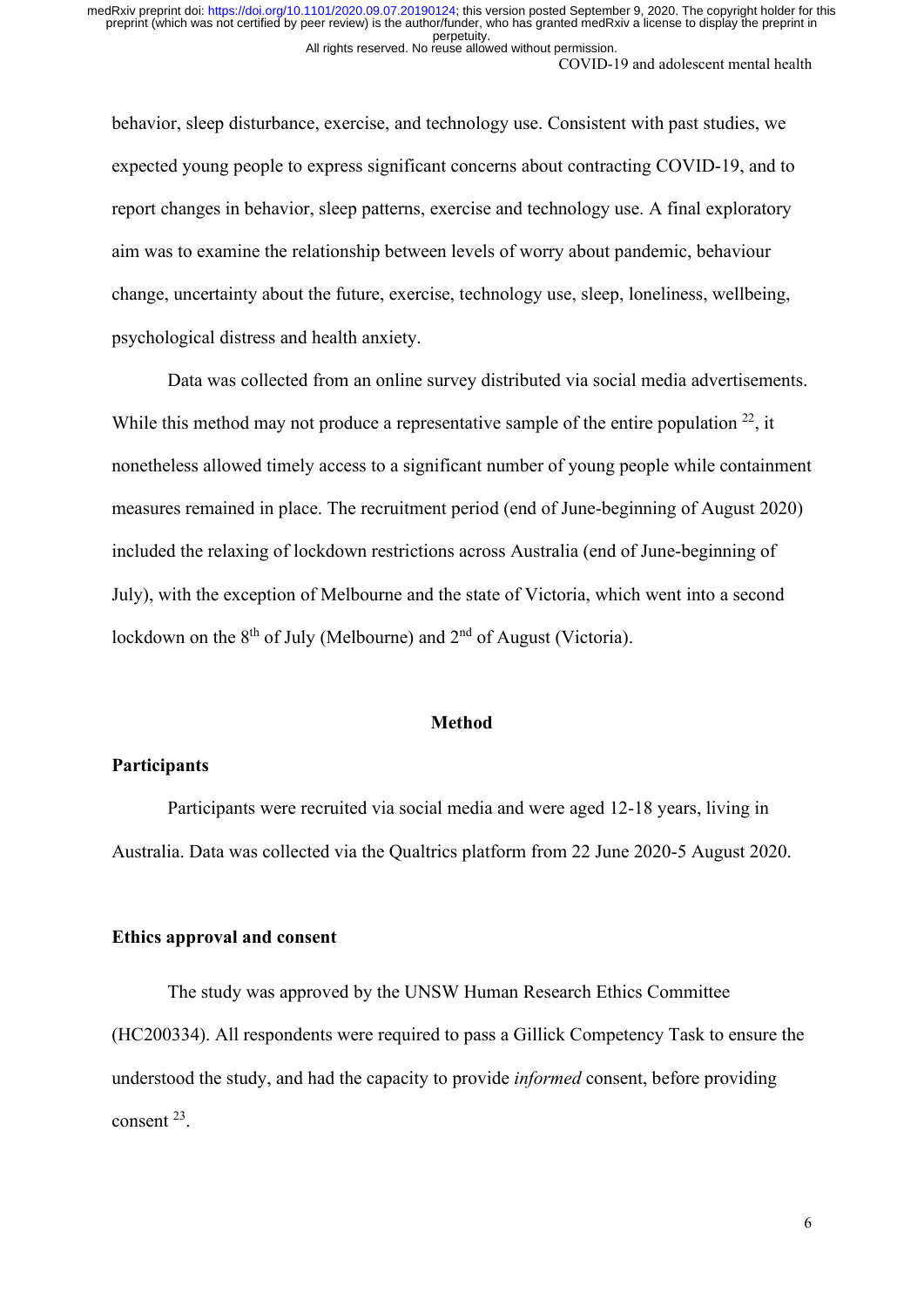All rights reserved. No reuse allowed without permission.

COVID-19 and adolescent mental health

### **Measures**

# *Demographics, general health and mental health history*

Information was collected on participants' age, school grade, gender, country of birth, language spoken at home, Aboriginal and Torres Strait Islander status, state of residence and who they lived with. Participants indicated if they had a parent or carer whose job had been impacted by the pandemic. Participants rated their self-rated health  $^{24}$ , and were asked whether they had a chronic illness, had ever been diagnosed with depression or anxiety by a professional, and current mental health treatments.

# *COVID-19 Exposure, Perceived Risk and Behaviour Change*

The items below were generated from a previous survey <sup>25</sup>.

**COVID-19 Exposure.** Participants were asked five yes/no questions about COVID-19 - whether they had been tested/diagnosed, whether a family member or close contact had been diagnosed, and whether they had been required to quarantine for 14 days.

**Perceived Risk.** Participants were asked four questions relating to their perceptions of risk and their concerns about contracting COVID-19. The first question assessed how worried they were about catching COVID-19 on a 5-point scale (not at all - extremely concerned). They then rated perceived likelihood would catch the virus on a visual analogue scale (VAS) from 0 (not at all likely) to 100 (extremely likely), and perceived behavioural control (i.e., how much they thought they could do to protect themselves from catching the virus), on a 0 (I can't do anything) to 100 (I can do a lot) VAS. The final questions assessed perceived illness severity if they did catch COVID-19 (response options were: no symptoms, mild symptoms, moderate symptoms, severe symptoms, severe symptoms requiring hospitalisation, and severe symptoms leading to death).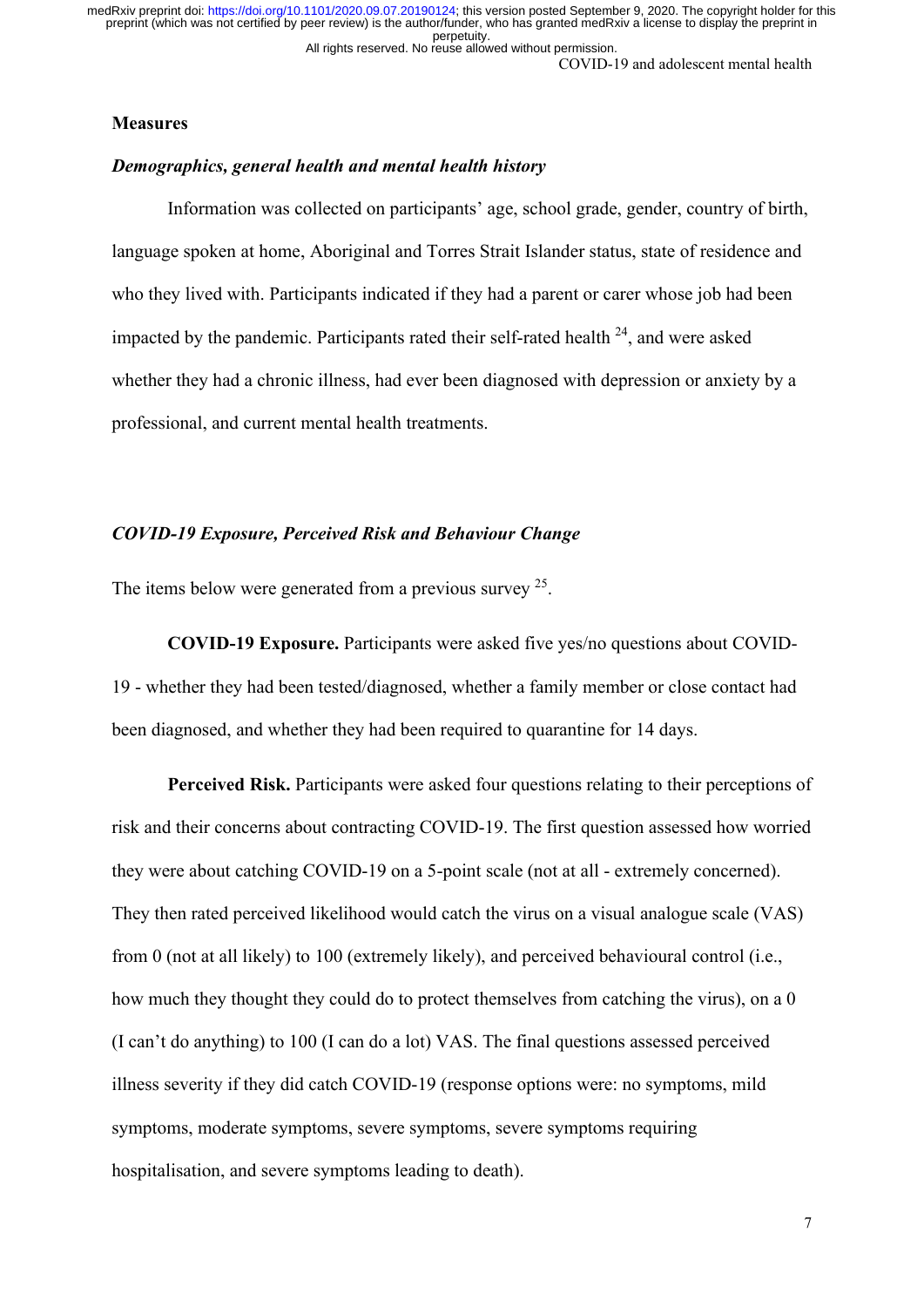**Behaviour Change.** Participants indicated whether they had engaged in eight social distancing and hygiene behaviours over the past week (hand washing, hand sanitising, facemask wearing, avoidance of: going to the shops/touching surfaces/spending time with people from outside the household/going to school and whether they stayed home as much as possible). Response options were on a 5-point scale (1=not at all to 5=to all of the time).

# *COVID-19 Impact on Physical and Mental Health, School/Education and Relationships*

**Physical and mental health.** Young people were asked, in two separate questions, whether their physical and mental health had been impacted by the pandemic (a lot better, a little better, stayed the same, a little worse, a lot worse).

**School and education**. Respondents indicated whether their school shut down during the pandemic and whether they participated in online learning (both yes/no). Those engaged in online learning reported up to three challenging aspects of completing school work at home, from a forced choice list (not enough family support, parents working and didn't have time to help, access to technology, speed of internet, harder to learn online, too many distractions, not enough support from teachers, not motivated, other). Participants indicated how much they felt the pandemic had impacted their learning overall (positively, not at all, negatively).

**Peer relationships.** Two questions assessed how the pandemic had impacted participants' friendships; first, how socially connected they felt to their friends (more connected, no change, less connected); and second, impact on friendships overall (positively, negatively, not at all).

COVID-19 and adolescent mental health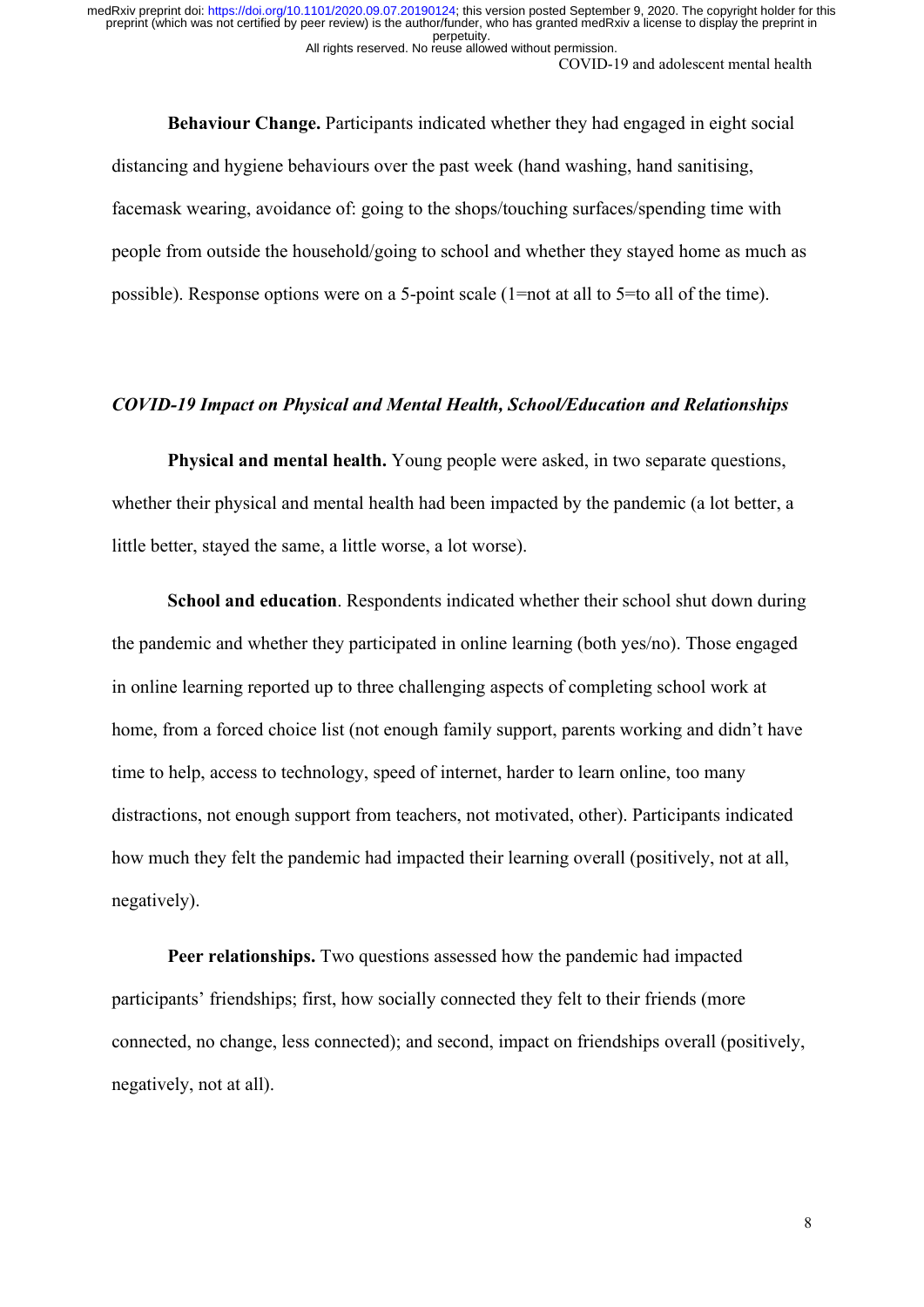All rights reserved. No reuse allowed without permission.

COVID-19 and adolescent mental health

**Family functioning.** Two items assessed young people's family relationships, in terms of overall impact on relationships with family members (improved, no change, worsened), and impact on family stress levels (less stress, no stress, more stress).

# *Lifestyle Factors*

**Exercise.** Participants indicated the number of days they exercised for at least 30 minutes over the previous week (0, 1-2 days, 2-4 days, 5-6 days, every day, don't know), and to report whether, they exercised more, less, or the same amount as they usually would.

**Technology use.** For the previous week, participants estimated total time spent in front of screens each day, not including time spent on school work (<1 hour, 1-2 hours, 2-4 hours, 6-8 hours, and >8 hours). They also reported how much time was used to connect with friends or family (same response options) and whether their use of technology had changed since the pandemic (less than before, the same, more than before).

**Sleep.** Sleep was measured using the Insomnia Severity Index (ISI), which is a sevenitem self-report measure of insomnia symptoms over the previous two weeks  $26$ . Responses are reported on a Likert scale from 0-4 with the following cut-off scores: 0-7 no clinically significant insomnia, 8-14 subthreshold insomnia, 15-21 moderate severity insomnia, 22-28 severe insomnia 26. The ISI has been widely administered to, and validated in, general adolescent samples 27.

**Loneliness.** A single item was selected to assess loneliness and was taken from the UCLA Loneliness Scale<sup>28</sup>. Participants were asked to indicate how often they felt alone over the past two weeks (hardly ever, some of the time, often).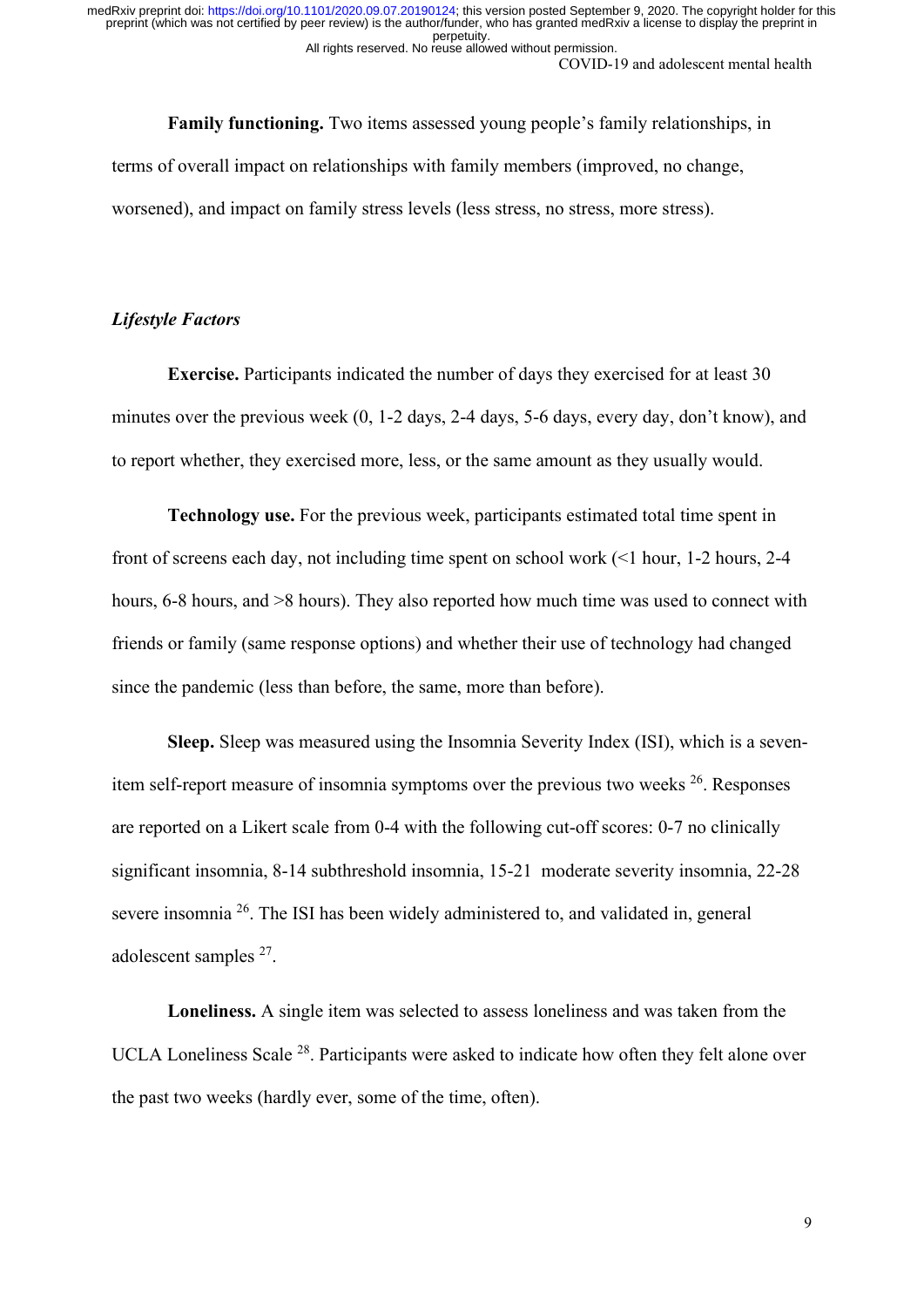All rights reserved. No reuse allowed without permission.

COVID-19 and adolescent mental health

**Uncertainty about the future.** A single item was selected to ask participants about their feelings of uncertainty about the future, ranging from 'not at all' to 'extremely' on a five-point scale where a higher score represents greater levels of uncertainty.

## *Mental Health & Wellbeing*

The Kessler-6 (K6) assessed general psychological distress over the past 30 days  $^{29,30}$ , and the 7-item Warwick Edinburgh Mental Wellbeing Scale – short form SWEMWS; <sup>31</sup> assessed mental wellbeing over the past two weeks. Both scales have been validated for use in young people 32,33. The three item Body Preoccupation Scale of the Illness Attitude Scales <sup>34</sup> was administered to assess health anxiety.

# **Procedure**

Participants responded to study advertisements by clicking on a link which took them to the survey landing page. They read the electronic information sheet and consent form, completed the Gillick Competency Task, before accessing the survey. Upon completion, participants were placed in a draw to win one of five \$50 vouchers.

# **Statistical Analyses**

Demographic and clinical characteristics were reported using descriptive analyses. Where possible, outcomes from standardised measures were compared to normative, general population data. Independent samples *t*-tests compared participants with and without a prior diagnosis of anxiety and/or depression on outcome variables (e.g., K6). Zero order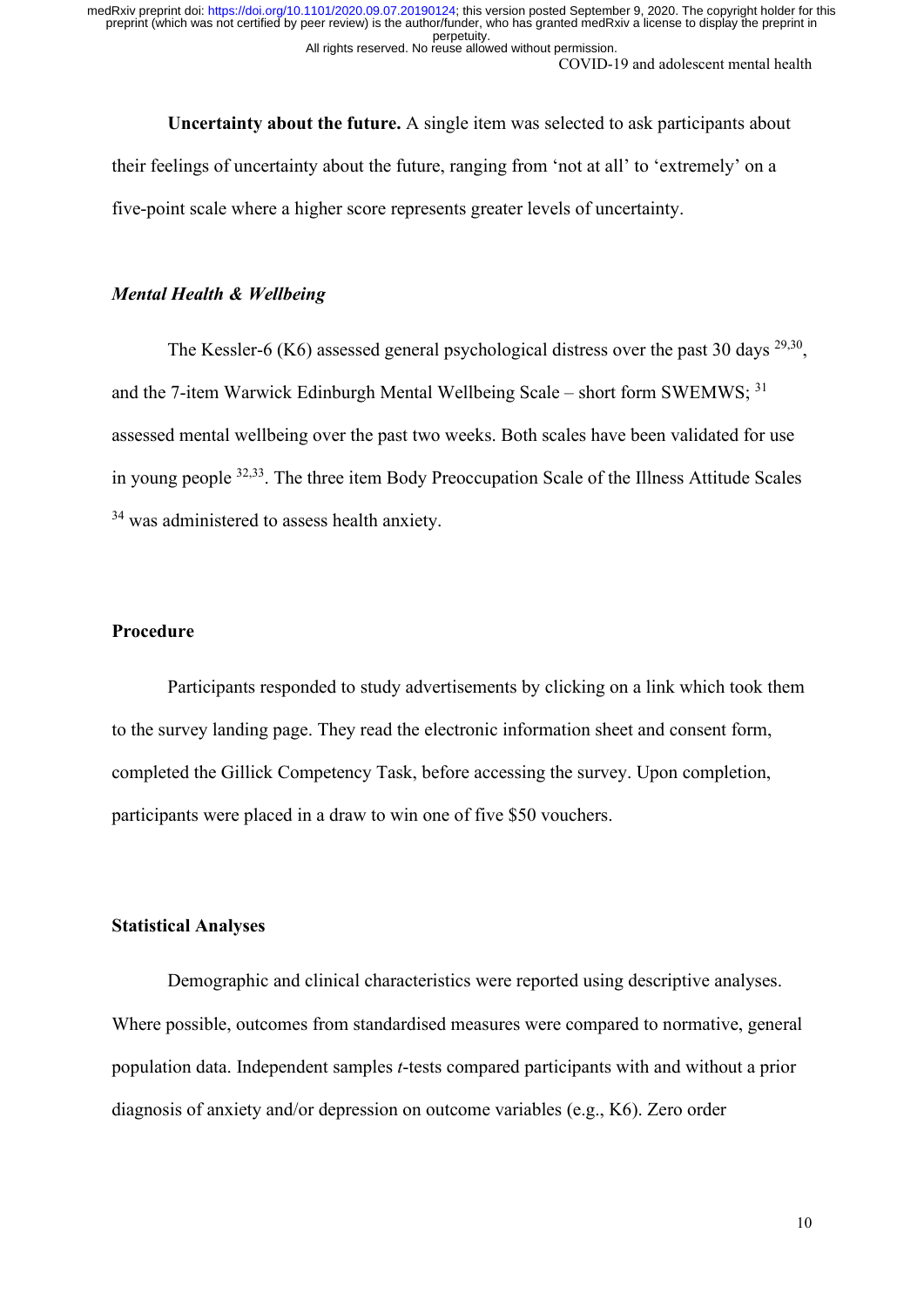COVID-19 and adolescent mental health All rights reserved. No reuse allowed without permission.

correlations were conducted between worry about COVID, behaviour change, lifestyle and mental health variables.

# **Results**

In total, 1743 young people viewed the study page, and 945 participants provided consent and started the survey. Of those, 185 did not provide enough data (<90% complete) to be included. The final sample comprised 760 participants.

# **Demographics**

Table 1 summarizes participant characteristics. Participants were 14.8 years on average, and ranged in school year from Years 7-12. Most were female (72%), spoke English at home (87.7%) and were born in Australia (88.1%). Participants lived across all states and territories. Almost two-thirds of the sample (63.2%) reported living with two parents, and 50% indicated that their parent or carer's job had been impacted by the pandemic.

## **General Health and Mental Health History**

The mean rating for overall health was 3.44/5 (*SD*=1.01), with most rating their health as either 'good' (29.8%) or 'very good' (38.5%). Twenty one percent reported a current chronic illness, 34% reported a previous diagnosis of either depression or anxiety, and 27.8% were receiving current mental health treatment (See Table 1).

## **COVID Exposure, Perceived Risk and Behavior Change**

**Exposure.** Only 0.3% had a diagnosis of COVID-19. Few participants had a family member who had contracted the virus (1.9%), while just under 10% had a close contact who had the virus.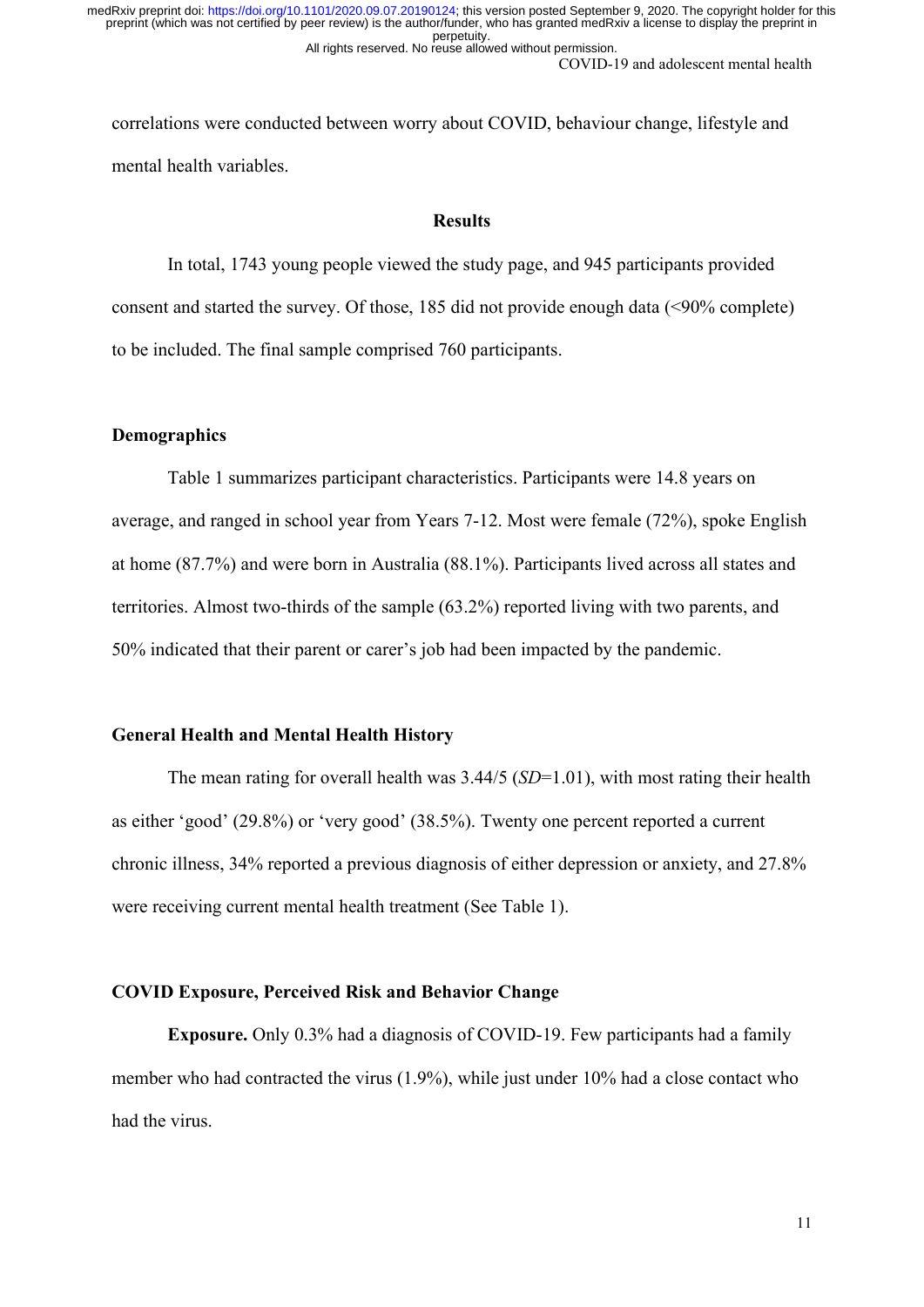COVID-19 and adolescent mental health

**Perceived risk.** On average, young people expressed moderate levels of worry about contracting the virus (M=2.27, *SD*=0.97), and most (68.5%) were 'a little concerned' or ' moderately concerned' about catching the virus. Respondents thought it was relatively unlikely that they would contract COVID-19 (M=25.29; *SD*=19.81; scale 0-100), and reported a sense of agency that their behaviors could prevent them contracting the infection (M=60.75; *SD*=24.29; scale 0-100). Young people expected if they contracted the virus they would experience either no (5.3%) or mild (39.8%) symptoms, with 37.2% expecting moderate symptoms.

**Behavior change.** Most engaged in protective health-related behaviours over the previous week. Reports of handwashing were high, with 68.6% indicating they washed their hands thoroughly 'all of the time' or 'most of the time' as was sanitizer use (72.1% all or most of the time). Most (85.6%) respondents avoided touching objects or surfaces touched by other people to at least some extent, and 30% reported wearing a facemask. Respondents also avoided places to reduce the spread, with 82.1% avoiding the shops at least some of the time (43.3% reported avoiding shops all or most of the time), 81.3% avoiding leaving the house (48.4% always or most of the time), and 70.4% avoiding spending time with people outside their household (35.1% always or most of the time). Half reported not going to school in the previous week due to the pandemic.

All rights reserved. No reuse allowed without permission.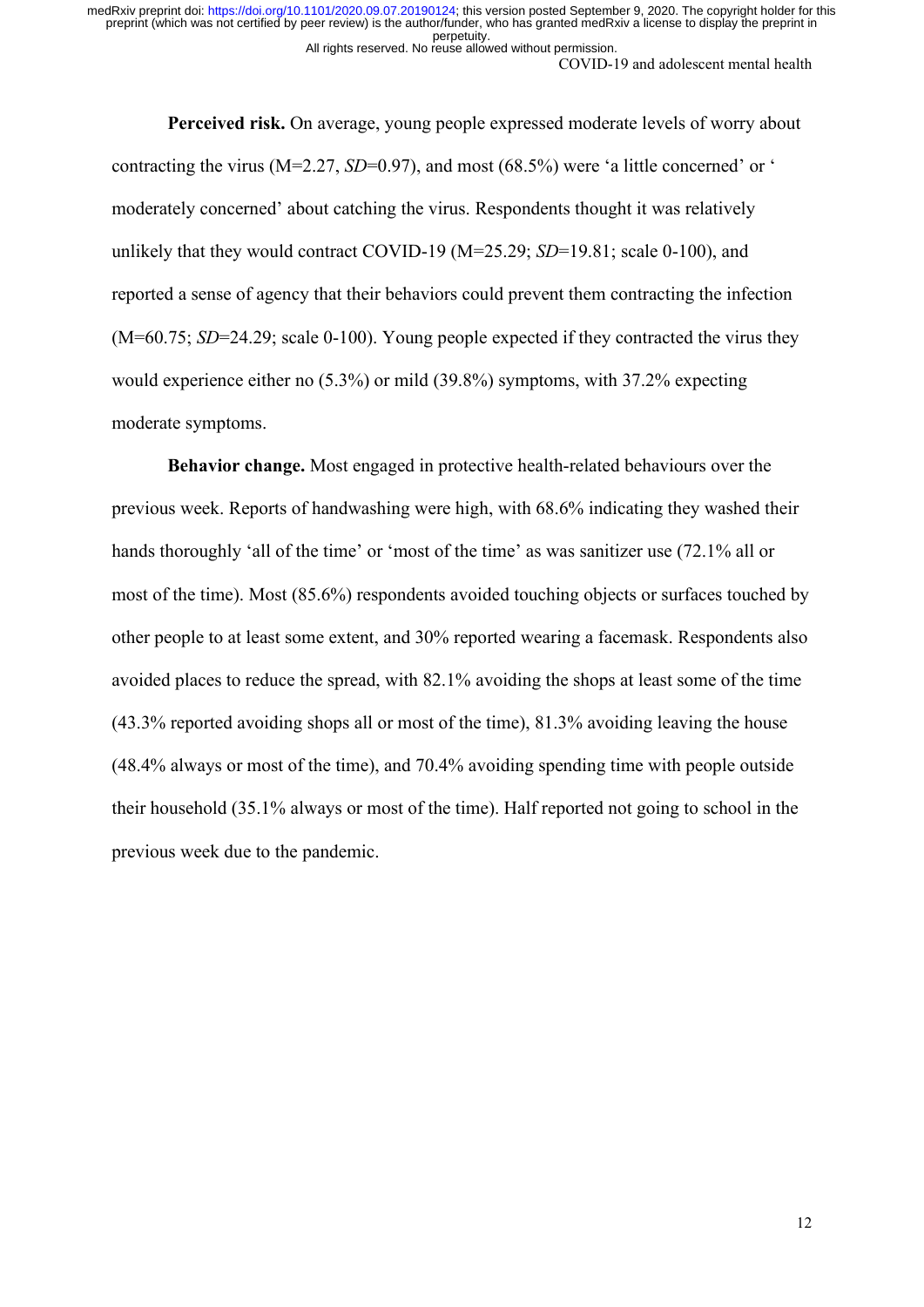All rights reserved. No reuse allowed without permission.

COVID-19 and adolescent mental health

| <b>Participant Characteristics</b>               | N(%)                     |
|--------------------------------------------------|--------------------------|
| Age                                              |                          |
| Age in years, mean (SD, range)                   | 14.80 (1.26, 12-18)      |
| 12                                               | 31(4.1)                  |
| 13                                               | 101(13.4)                |
| 14                                               | 154(20.4)                |
| 15                                               | 214 (28.3)               |
| 16                                               | 225 (29.8)               |
| 17                                               | 22(2.9)                  |
| 18                                               | 9(1.2)                   |
| Gender                                           |                          |
| Male                                             | 144 (19)                 |
| Female                                           | 544 (72)                 |
| Non-binary                                       | 38(5)                    |
| Different identity                               | 14(1.9)                  |
| Prefer not to say                                | 16(2.1)                  |
|                                                  |                          |
| <b>State</b>                                     |                          |
| New South Wales                                  | 238 (31.5)               |
| Victoria                                         | 266 (35.2)               |
| Queensland                                       | 116(15.3)                |
| South Australia                                  | 42(5.6)                  |
| Western Australia                                | 53 $(7)$                 |
| Tasmania                                         | 20(2.6)                  |
| <b>Australian Capital Territory</b>              | 18(2.4)                  |
| Northern Territory                               | 1(0.1)                   |
| <b>Living situation</b>                          |                          |
| Dual parent family                               | 480(63.5)                |
| Single parent family                             | 151(20)                  |
| <b>Blended</b> family                            | 98 (13)                  |
| Other (living with grandparents, sibling, other) | 27(3.6)                  |
|                                                  |                          |
| Place of birth                                   |                          |
| Born in Australia                                | 666 (88.1)               |
| English main language spoken at home             |                          |
| Yes                                              | 663 (87.7)               |
|                                                  |                          |
| <b>Aboriginal or Torres Strait Islander</b>      |                          |
| Yes                                              | 71 (9.4)                 |
| <b>General health</b>                            |                          |
| Excellent                                        |                          |
|                                                  | 103(13.6)                |
| Very good<br>Good                                | 291 (38.5)<br>225 (29.8) |
| Fair                                             |                          |
| Poor                                             | 111(14.7)                |
|                                                  | 26(3.4)                  |
| <b>Current chronic illness status</b>            |                          |
| Yes                                              | 159(21)                  |
| No                                               | 532 (70.4)               |
|                                                  |                          |

Table 1. Participant characteristics, clinical history and COVID-19 exposure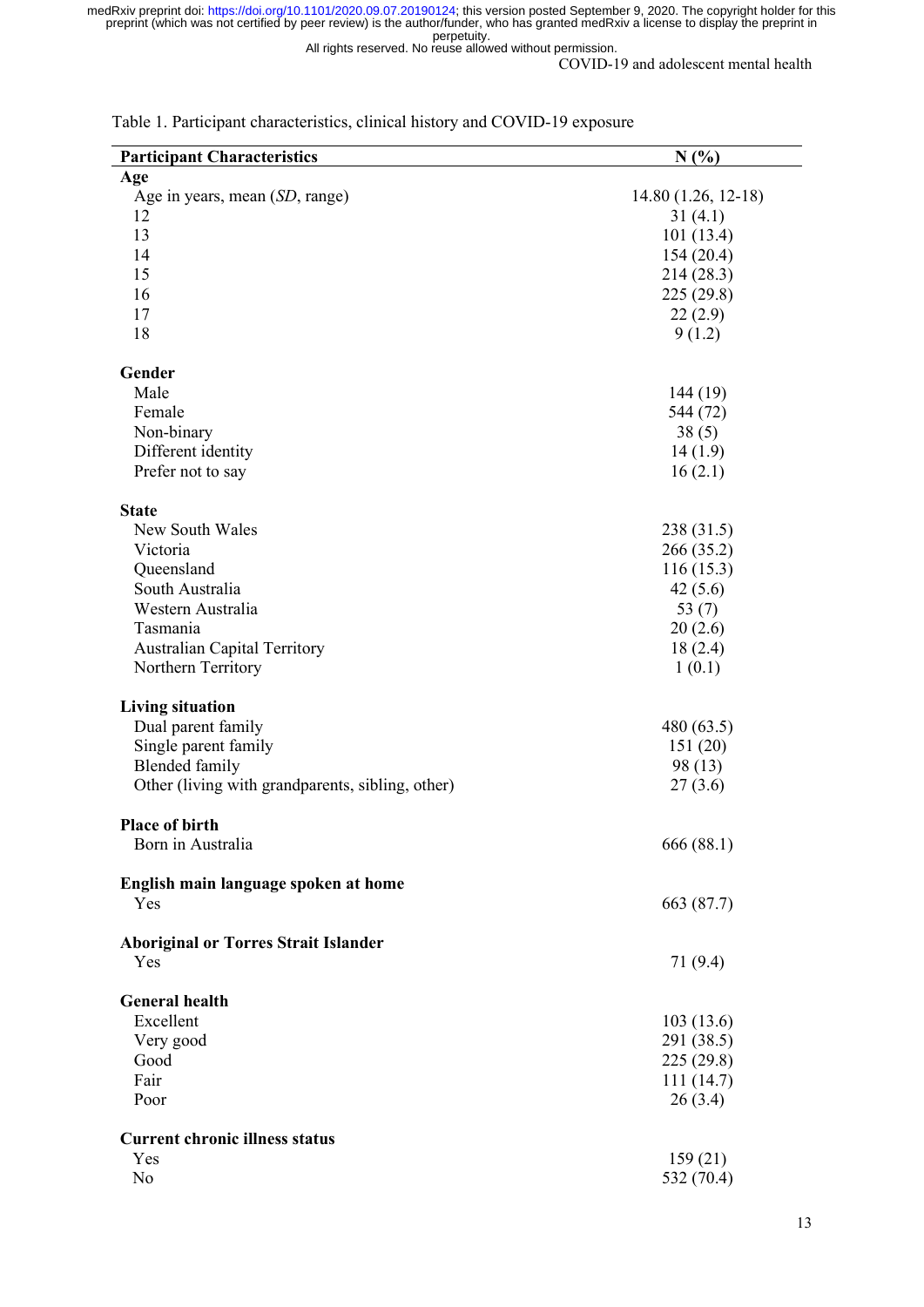All rights reserved. No reuse allowed without permission.

COVID-19 and adolescent mental health

| Unsure                                             | 54(7.1)    |
|----------------------------------------------------|------------|
| Prefer not to say                                  | 11(1.5)    |
| Diagnosis of anxiety or depression                 |            |
| Yes, depression only                               | 26(3.4)    |
| Yes, anxiety only                                  | 84 (11.1)  |
| Yes, depression and anxiety                        | 155(20.5)  |
| N <sub>o</sub>                                     | 401(53)    |
| Unsure                                             | 50(6.6)    |
| Prefer not to say                                  | 40(5.3)    |
| Current treatment for mental health problem        |            |
| Yes                                                | 210(27.8)  |
| N <sub>o</sub>                                     | 501 (66.3) |
| Unsure                                             | 14(1.9)    |
| Prefer not to say                                  | 31(4.1)    |
| <b>COVID Exposure</b>                              |            |
| Contracted COVID-19                                | 2(0.3)     |
| Tested for COVID-19                                | 112(14.7)  |
| Family member who contracted COVID-19              | 14(1.9)    |
| Close contact who contracted COVID-19              | 70 (9.2)   |
| Required to quarantine or self-isolate for 14 days | 85 (11.2)  |

#### **COVID-19 Impact**

**Physical and mental health.** See Figure 1. More than half of the participants indicated that their physical health had worsened during the pandemic. Approximately a third reported no change, and few reported an improvement. The impact of the pandemic on mental health revealed different results; most (75%) young people reported a negative effect on their mental health. Few reported no change or an improvement.

**School and education.** Most (87%) reported that their schools closed during the pandemic, and the majority (95.1%) engaged in online learning instead. The top three challenges to online learning were: i) a lack of motivation; (ii) too many distractions at home, and iii) it being more difficult to learn via online platform relative to face-to-face. A lack of support from schoolteachers, increased school workload, feelings of loneliness and slow internet was also noted. Overall, two in three young people (62.6%) felt that the pandemic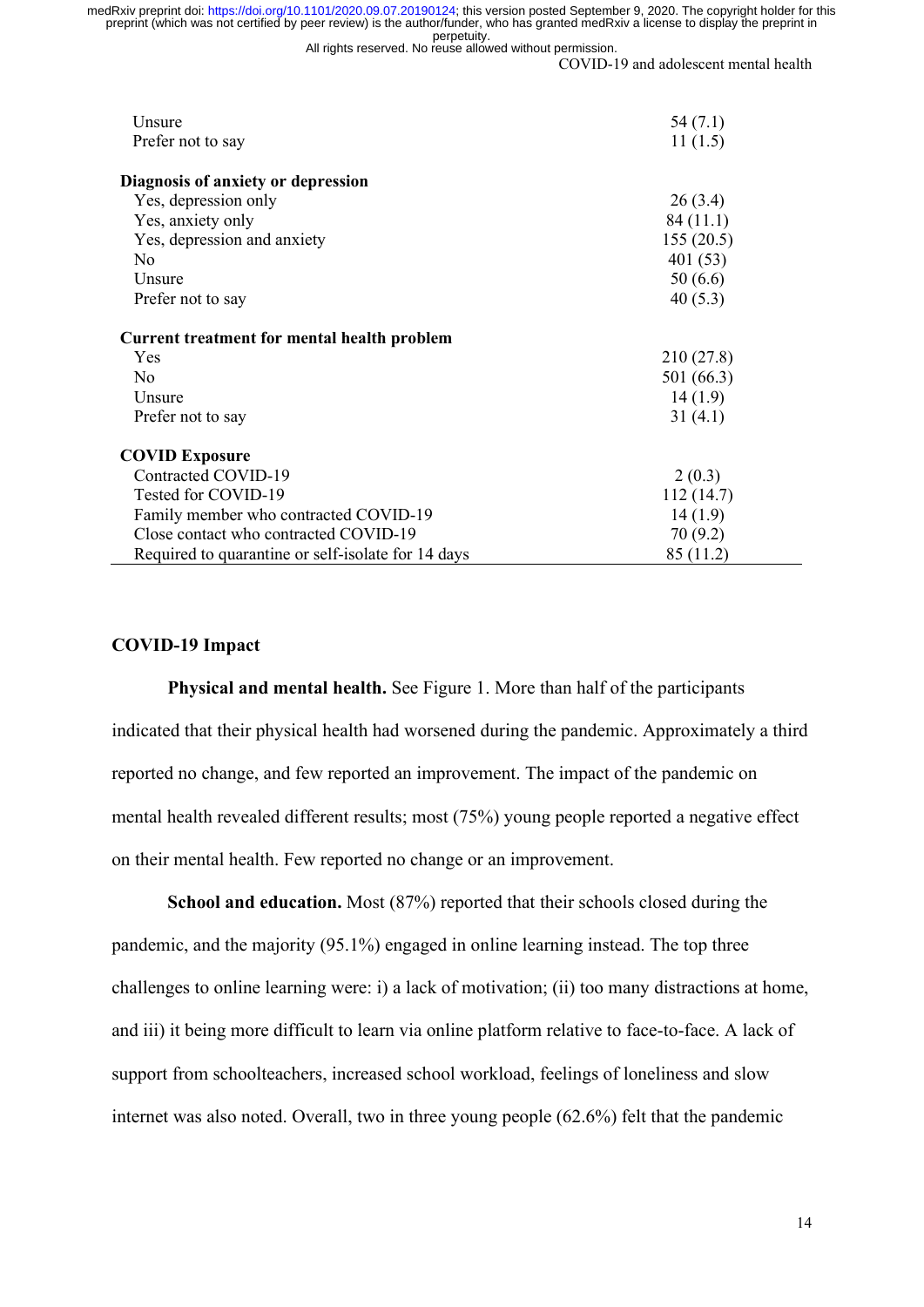All rights reserved. No reuse allowed without permission.

COVID-19 and adolescent mental health

had negatively impacted their learning, with 22% indicating no change and 14.9% reporting a positive impact.



Figure 1: Physical and mental health change since the pandemic began

**Peer relationships.** See Figure 2. Most respondents reported feeling less connected to their friends. There seemed to be a degree of stability to adolescents' friendships, with about half of the sample reporting no overall impact on their friendships.

**Family functioning.** See Figure 2. Approximately one third of respondents reported a worsening of family relationships, and most young people reported a worsening of family stress.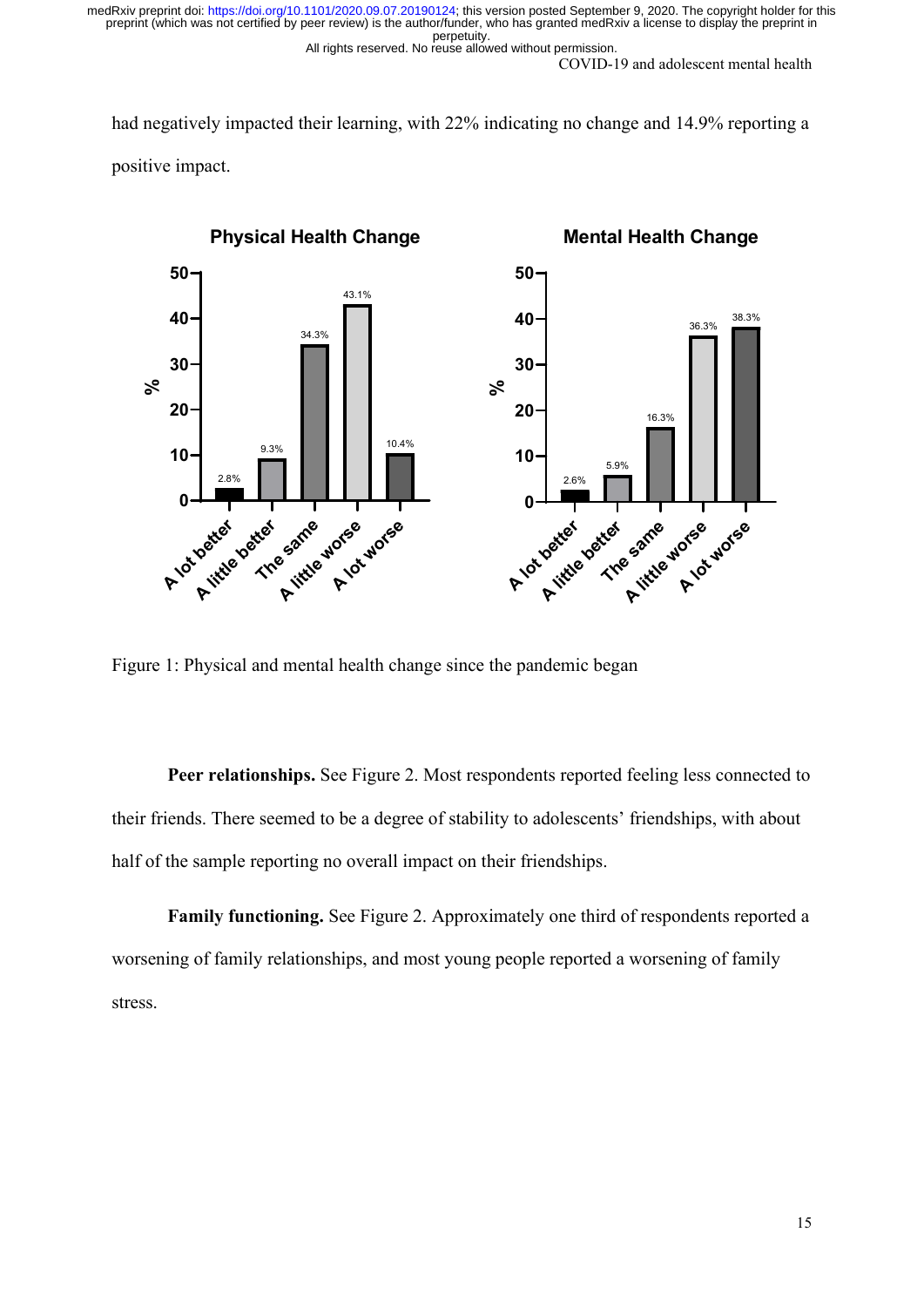All rights reserved. No reuse allowed without permission.

COVID-19 and adolescent mental health



Figure 2. Impact of pandemic on peer and family relationships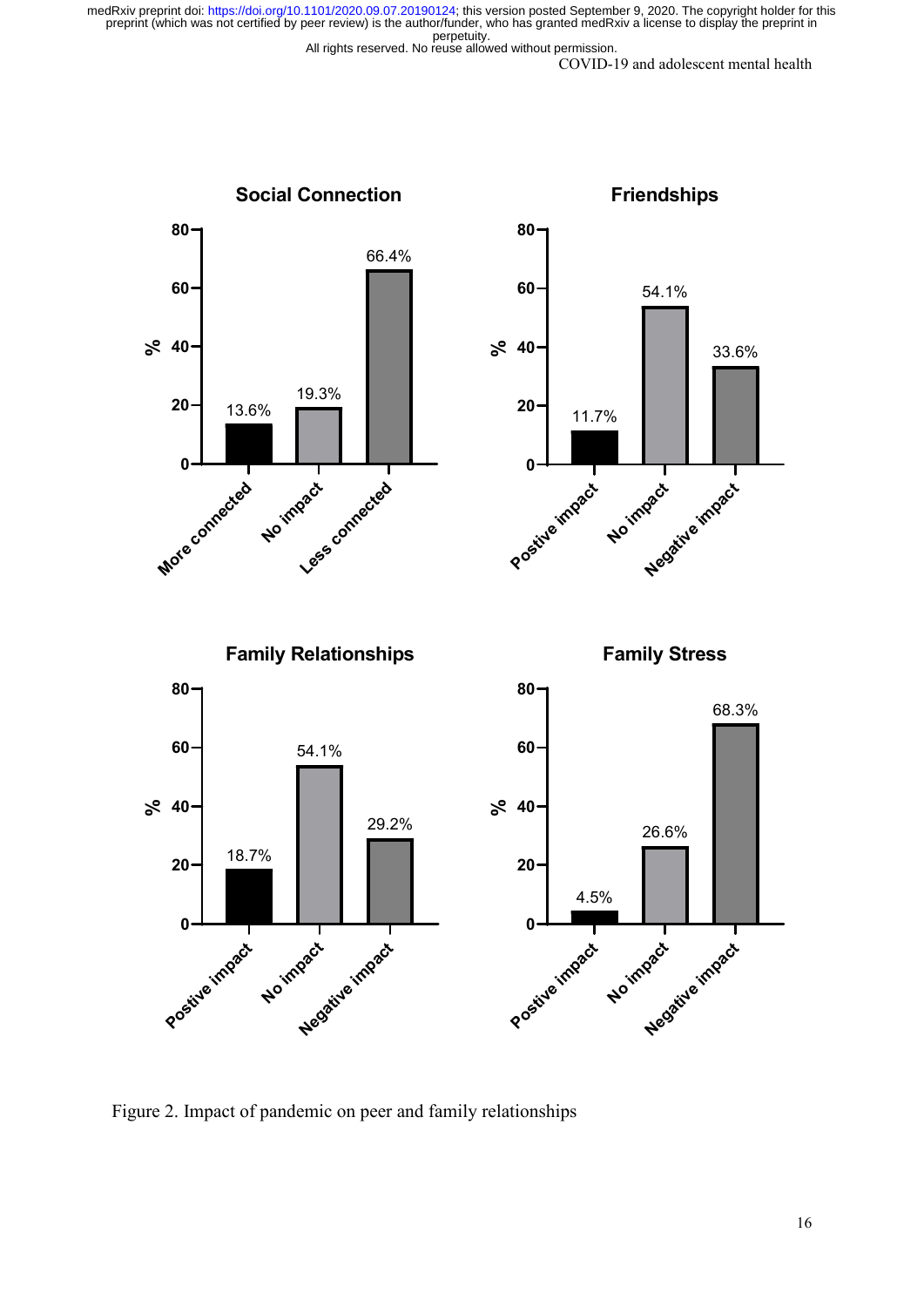COVID-19 and adolescent mental health All rights reserved. No reuse allowed without permission. perpetuity. preprint (which was not certified by peer review) is the author/funder, who has granted medRxiv a license to display the preprint in medRxiv preprint doi: [https://doi.org/10.1101/2020.09.07.20190124;](https://doi.org/10.1101/2020.09.07.20190124) this version posted September 9, 2020. The copyright holder for this

# **Lifestyle Factors**

See Table 2.

**Exercise.** Twenty percent reported zero instances of at least 30 minutes exercise during the previous week. Approximately half of respondents indicated that they exercised for 30 minutes on at least 1-2 days. Most young people reported either a decrease in exercise since the pandemic began, or no change.

**Technology Use.** Most young people reported either 2-4 hours or 4-6 hours daily screen use. There was a still a significant proportion of young people reporting higher levels of use (>8 hours) each day, with 72% reporting increased technology use to connect with others, usually spending around 4 hours online for interaction. Almost three quarters of the sample reported increased technology use since the start of the pandemic.

**Sleep disturbance.** The mean score on the ISI was 12.09 (*SD*=6.03). Just under half of the sample (40.5%) reported subthreshold insomnia, while more than a quarter (28.7%) reported moderate severity insomnia and a further 6.4% reporting severe insomnia.

**Loneliness.** Just over half (51.4%) of the sample reported frequently experiencing feelings of loneliness. A further third reported feeling alone some of the time..

**Uncertainty about the future.** Ninety-three percent of respondents reported some degree of uncertainty about the future, with approximately one third (33.8%) reporting very or extreme levels of uncertainty.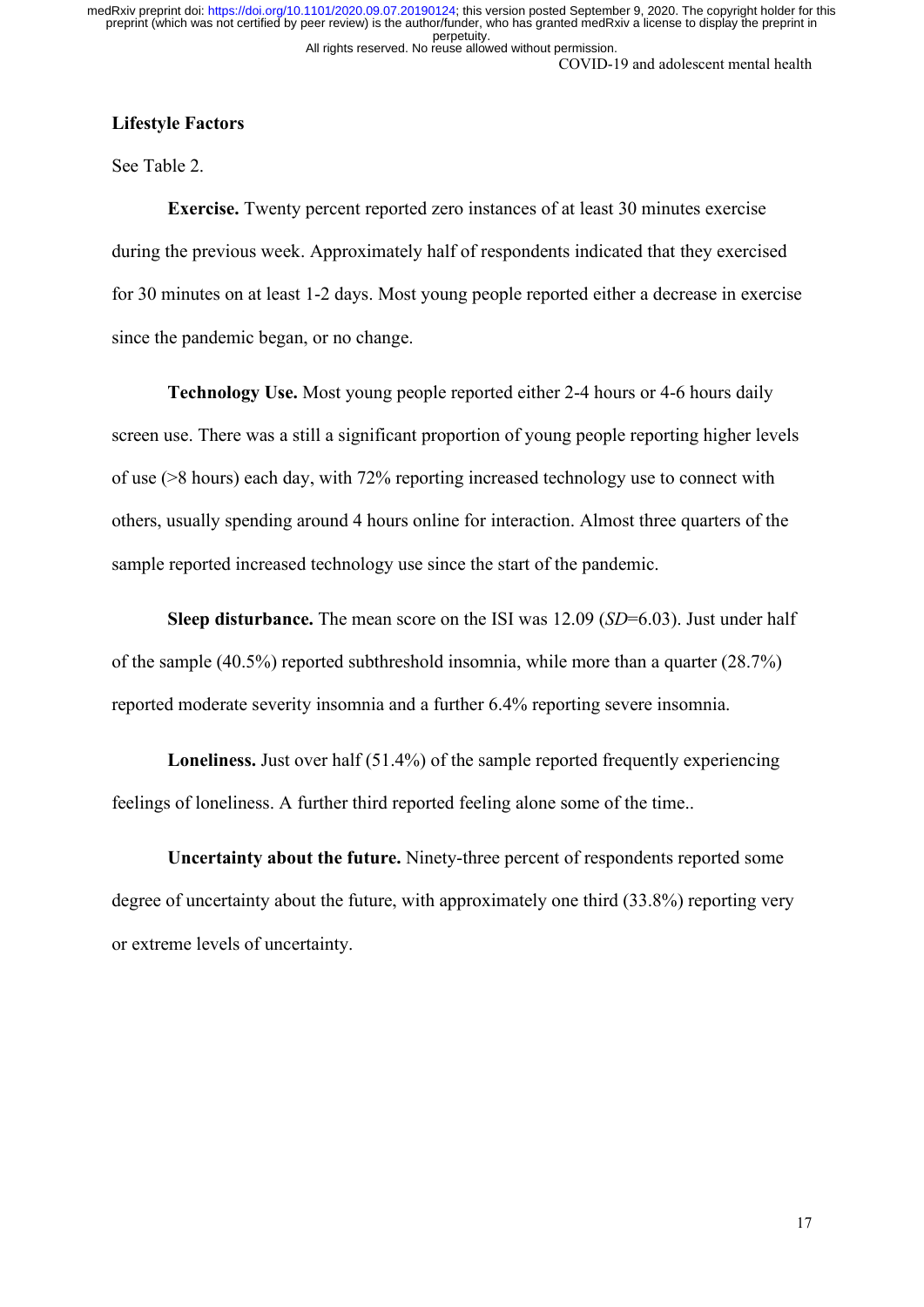All rights reserved. No reuse allowed without permission.

COVID-19 and adolescent mental health

| <b>Lifestyle and Mental Health Outcomes</b>                |                         |          |  |  |  |  |
|------------------------------------------------------------|-------------------------|----------|--|--|--|--|
| Exercise (# $\geq$ 30 mins exercise sessions in past week) | N(%)                    |          |  |  |  |  |
| None                                                       | 154(20.3)               |          |  |  |  |  |
| $1-2$ days                                                 | 236(31.1)               |          |  |  |  |  |
| $3-4$ days                                                 |                         |          |  |  |  |  |
| 5-6 days                                                   | 169(22.2)<br>102(13.4)  |          |  |  |  |  |
|                                                            | 76 (10)                 |          |  |  |  |  |
| $7+$ days                                                  |                         |          |  |  |  |  |
|                                                            |                         |          |  |  |  |  |
| Exercise change due to the pandemic<br>Less than usual     |                         |          |  |  |  |  |
|                                                            | 308 (40.5)              |          |  |  |  |  |
| Same as usual                                              | 326 (42.9)<br>121(15.9) |          |  |  |  |  |
| More than usual                                            |                         |          |  |  |  |  |
| Technology Use                                             |                         |          |  |  |  |  |
| (time spent on screens each day for non-school purposes)   |                         |          |  |  |  |  |
| $<$ 1 hour                                                 | 11(1.4)                 |          |  |  |  |  |
| 1-2 hours                                                  | 33(4.3)                 |          |  |  |  |  |
| 2-4 hours                                                  |                         |          |  |  |  |  |
| 4-6 hours                                                  | 178 (23.4)              |          |  |  |  |  |
|                                                            | 241 (31.7)              |          |  |  |  |  |
| 6-8 hours                                                  | 151 (19.9)              |          |  |  |  |  |
| >8 hours                                                   | 141 (18.6)              |          |  |  |  |  |
| Technology Use - Social Connection                         |                         |          |  |  |  |  |
| (amount of time spent connecting with friends or family)   |                         |          |  |  |  |  |
| $<$ 1 hour                                                 | 173 (22.8)              |          |  |  |  |  |
| 1-2 hours                                                  | 243 (32)                |          |  |  |  |  |
| 2-4 hours                                                  |                         |          |  |  |  |  |
|                                                            | 196 (25.8)              |          |  |  |  |  |
| 4-6 hours                                                  | 96(12.6)                |          |  |  |  |  |
| 6-8 hours                                                  | 23(3)                   |          |  |  |  |  |
| >8 hours                                                   | 24(3.2)                 |          |  |  |  |  |
| Technology use change due to the pandemic                  |                         |          |  |  |  |  |
| Less than usual                                            | 81 (10.7)               |          |  |  |  |  |
| Same as usual                                              |                         |          |  |  |  |  |
| More than usual                                            | 128(16.8)<br>547 (72)   |          |  |  |  |  |
|                                                            |                         |          |  |  |  |  |
| Loneliness (frequency of feeling alone)                    |                         |          |  |  |  |  |
| Hardly ever                                                | 130(17.1)               |          |  |  |  |  |
| Some of the time                                           | 233 (30.7)              |          |  |  |  |  |
| Often                                                      | 391(51.4)               |          |  |  |  |  |
|                                                            |                         |          |  |  |  |  |
| Uncertainty about the future                               |                         |          |  |  |  |  |
| Not at all                                                 | 54(7.1)                 |          |  |  |  |  |
| A little uncertain                                         | 218 (28.7)              |          |  |  |  |  |
| Moderately uncertain                                       | 227 (29.9)              |          |  |  |  |  |
| Very uncertain                                             | 158(20.8)               |          |  |  |  |  |
| Extremely uncertain                                        | 99(13)                  |          |  |  |  |  |
|                                                            |                         |          |  |  |  |  |
| <b>Standardised Questionnaires</b>                         | M(SD)                   | Range    |  |  |  |  |
| Insomnia Severity Index                                    | 12.09(6.03)             | $0 - 28$ |  |  |  |  |
| Short Warwick-Edinburgh Mental Wellbeing Scale             | 18.97(5.87)             | $7 - 35$ |  |  |  |  |
| Kessler-6 Scale (Psychological Distress)                   | 18.08(6.63)             | $6 - 30$ |  |  |  |  |
| Illness Preoccupation Scale (Health Anxiety)               | 4.72(4.72)<br>$0 - 12$  |          |  |  |  |  |

Table 2. Frequency and descriptive data for lifestyle and mental health outcomes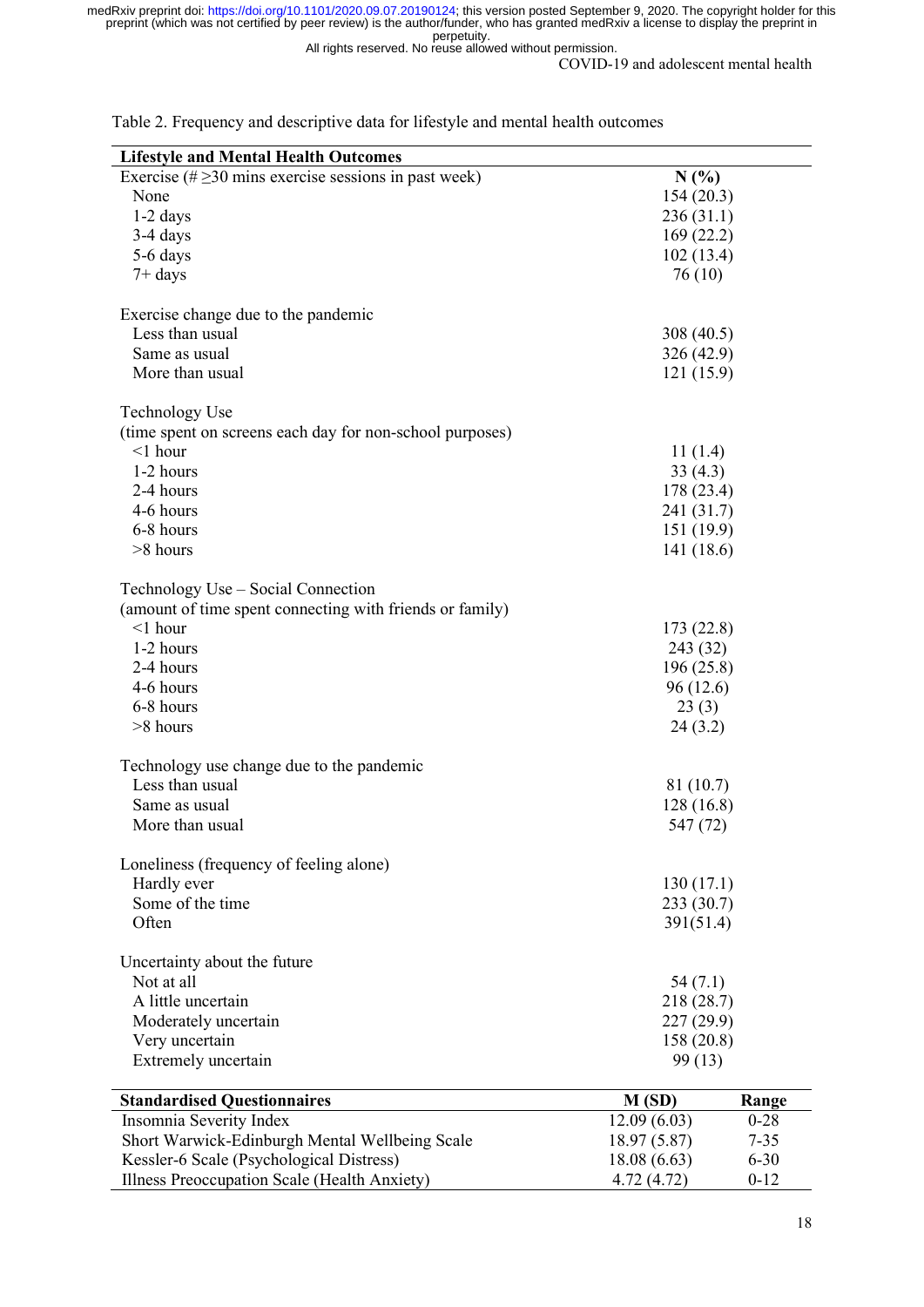#### COVID-19 and adolescent mental health

# **Mental Health and Wellbeing.**

**Mental health.** The mean score on the K6 was 18.08 (*SD*=6.63; Range 6-30), with just under half of the sample (48.3%) scoring above the threshold that indicates psychological distress indicative of mental illness.

**Wellbeing.** Mean wellbeing score was 18.79 (*SD*=5.87; Range 7-35), with a higher score indicating greater levels of wellbeing.

**Health anxiety.** On the screening survey for health anxiety, the Body Preoccupation Scale of the Illness Attitude Scales, 40.1% of young people scored above the clinical cutoff which indicates severe health anxiety.

# **Comparison between adolescents with and without a prior mental health diagnosis**

Young people with and without a self-reported diagnosis of depression and/or anxiety were compared on outcomes (See Table 3). After removing those who did not know if they had a diagnosis or chose not to say, 60% percent of the remaining sample reported no history of mental illness, and 40% reported a previous diagnosis of depression or anxiety (3.9% depression only, 12.6% anxiety only, and 23.3% both depression and anxiety). These categories were collapsed for the subsequent analyses into presence or absence of a diagnosed depression and/or anxiety. Participants with a history of depression or anxiety reported worse mental and physical health on all measures (see Table 3), and reported lower levels of exercise, great use of technology, poorer sleep, higher levels of loneliness, uncertainty about the future, psychological distress, health anxiety and lower levels of wellbeing (all  $ps \le 0.05$ ; see Table 3 for full statistics).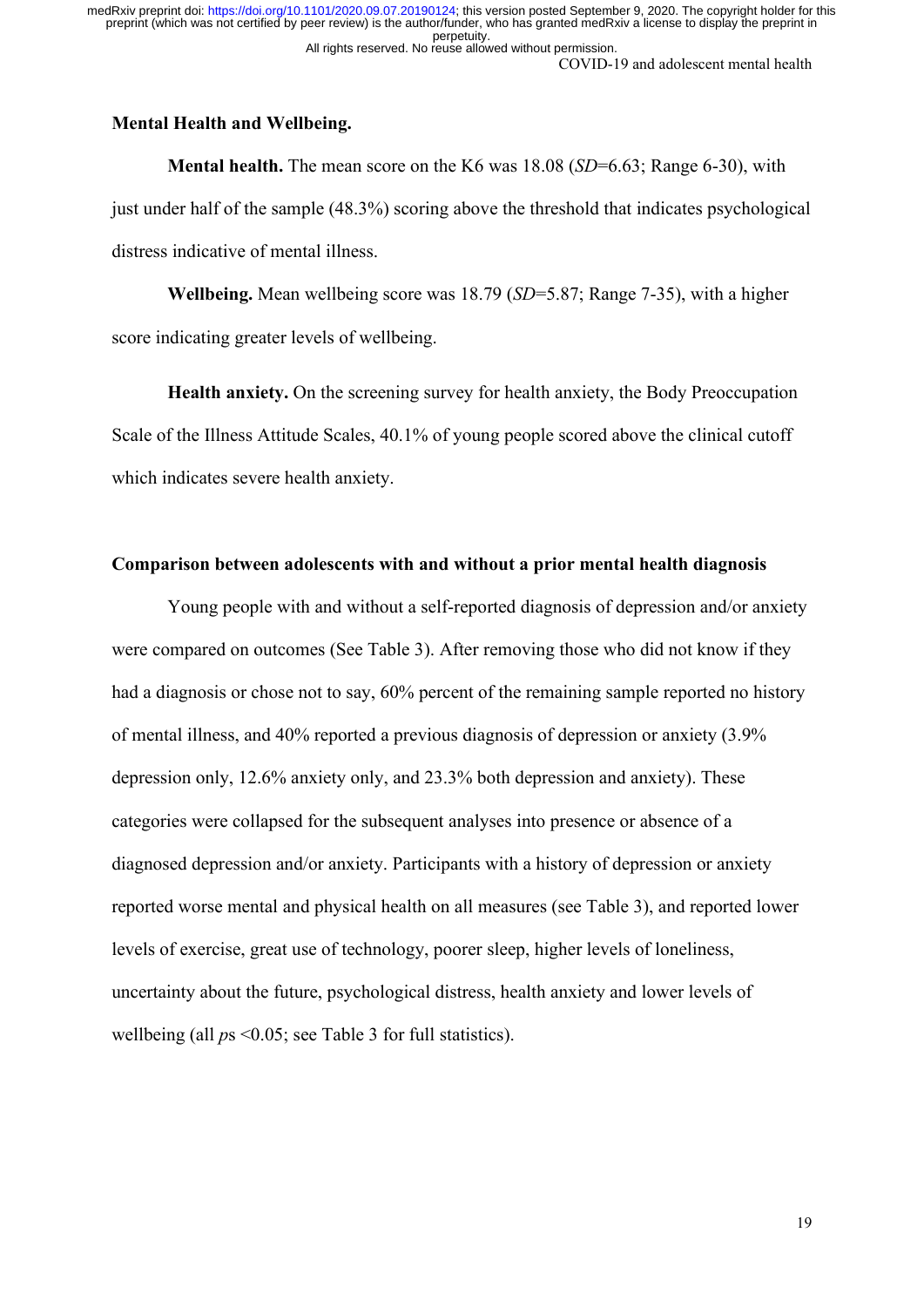|                               | <b>Prior mental health</b> |           |           |                  | No prior mental |           |                                |
|-------------------------------|----------------------------|-----------|-----------|------------------|-----------------|-----------|--------------------------------|
|                               |                            | diagnosis |           | health diagnosis |                 |           |                                |
|                               | N                          | Mean      | <b>SD</b> | N                | Mean            | <b>SD</b> | Independent samples t test     |
| Perceived risk                | 264                        | 23.89     | 19.02     | 399              | 23.89           | 19.02     | $t(661) = -1.74$ , $p = 0.08$  |
| Perceived control             | 264                        | 60.03     | 25.47     | 399              | 61.34           | 24.05     | $t(661) = 0.67$ , $p = 0.51$   |
| Worry about catching COVID-19 | 265                        | 2.39      | 1.04      | 401              | 2.20            | 0.89      | $t(664) = -2.53$ , $p < 0.01*$ |
| Severity of illness           | 261                        | 1.91      | 1.09      | 397              | 1.59            | 0.87      | $t(656) = -4.17$ , $p < 0.01*$ |
| Change in physical health     | 265                        | 2.44      | 0.91      | 401              | 2.61            | 0.91      | t (664) = 2.31, $p < 0.05*$    |
| Change in mental health       | 265                        | 1.93      | 1.09      | 401              | 2.08            | 0.91      | $t(664) = 1.80, p = 0.07$      |
| Exercise                      | 259                        | 1.40      | 1.23      | 393              | 1.74            | 1.24      | $t(649) = 3.40, p < 0.01*$     |
| Technology use                | 264                        | 3.37      | 1.21      | 401              | 3.06            | 1.16      | $t(663) = -3.28$ , $p < 0.01*$ |
| Sleep                         | 264                        | 14.49     | 5.70      | 401              | 10.15           | 5.62      | $t(662) = -9.72$ , $p < 0.01*$ |
| Loneliness                    | 264                        | 5.63      | 2.30      | 401              | 4.56            | 2.44      | $t(663) = -5.61$ , $p < 0.01*$ |
| Uncertainty about the future  | 265                        | 3.38      | 1.13      | 401              | 2.78            | 1.08      | $t(664) = -6.88$ , $p < 0.00*$ |
| Psychological distress        | 265                        | 20.23     | 6.24      | 401              | 16.33           | 6.64      | $t(664) = -7.69$ , $p < 0.01*$ |
| Health anxiety                | 265                        | 5.50      | 2.88      | 400              | 4.10            | 2.66      | $t(662) = -6.40, p < 0.01*$    |
| Wellbeing                     | 265                        | 16.98     | 5.10      | 401              | 20.77           | 5.87      | $t(664) = 8.58$ , p<0.01*      |

Table 3. Comparison between respondents with and without a self-reported mental health diagnosis of depression and/or anxiety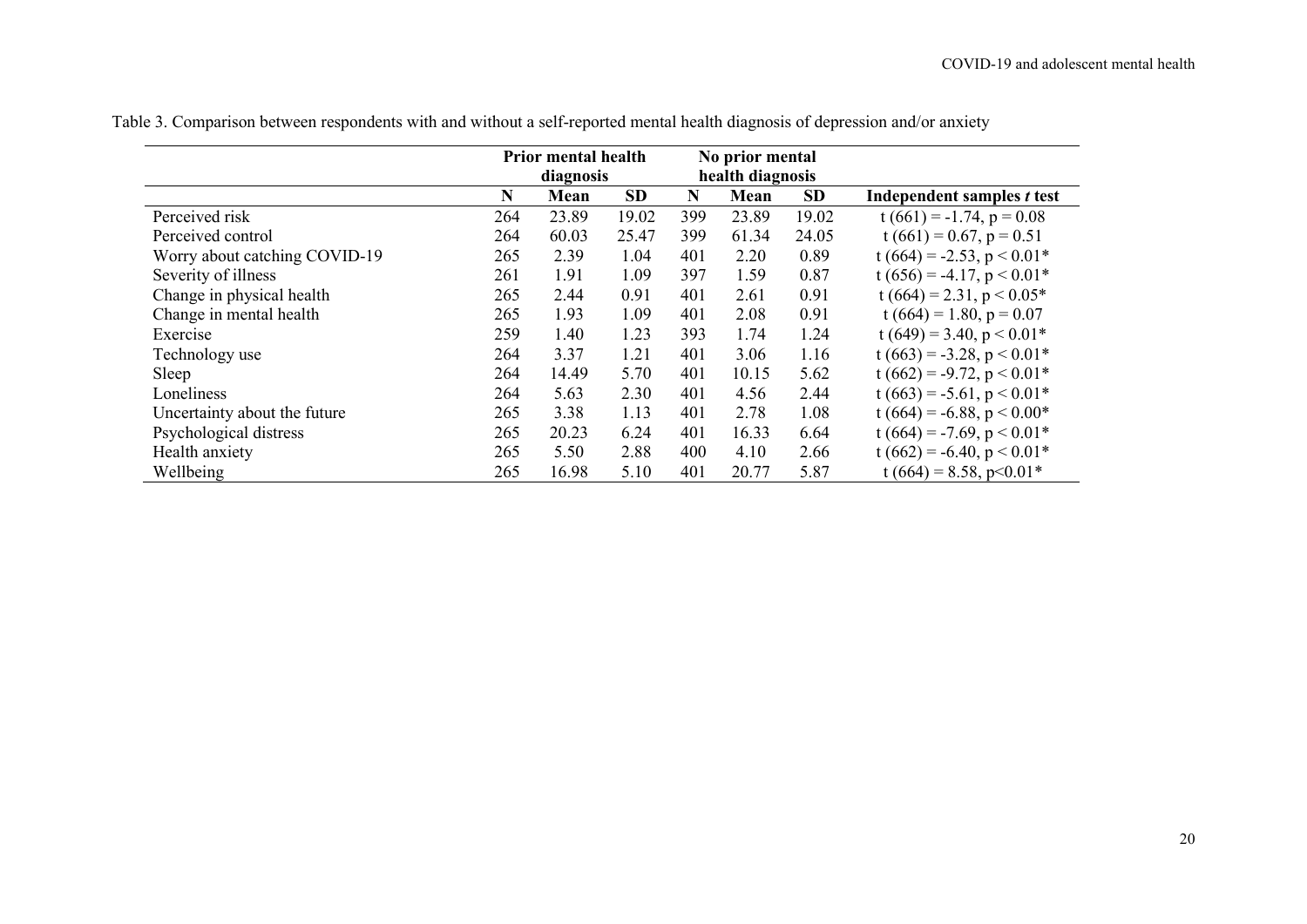|                                       | <b>COVID</b> | <b>Behavior</b> | Uncertainty    | <b>Exercise</b> | <b>Screen</b> | <b>Screen</b> | <b>Sleep</b> | <b>Loneliness</b> | Wellbeing | Health  | <b>Distress</b>          |
|---------------------------------------|--------------|-----------------|----------------|-----------------|---------------|---------------|--------------|-------------------|-----------|---------|--------------------------|
|                                       | <b>Worry</b> | Change          |                |                 | <b>Time</b>   | Connection    |              |                   |           | Anxiety |                          |
| <b>COVID Variables</b>                |              |                 |                |                 |               |               |              |                   |           |         |                          |
| Worry about<br>contracting COVID      | $\sim$       |                 |                |                 |               |               |              |                   |           |         |                          |
| Behavior change                       | $.33**$      | $\sim$          |                |                 |               |               |              |                   |           |         |                          |
| Lifestyle and other<br><i>factors</i> |              |                 |                |                 |               |               |              |                   |           |         |                          |
| Uncertainty about the<br>future       | $.32**$      | $.13**$         | $\blacksquare$ |                 |               |               |              |                   |           |         |                          |
| Exercise                              | $-.02$       | $-.01$          | $-.13**$       | $\blacksquare$  |               |               |              |                   |           |         |                          |
| Overall screen time                   | .01          | $.13**$         | $.18**$        | $-.20**$        | Ξ.            |               |              |                   |           |         |                          |
| Screen time to<br>connect with others | .02          | $-.01$          | $-.01$         | .06             | .05           | $-.05$        |              |                   |           |         |                          |
| Sleep                                 | $.11**$      | $.15***$        | $.32**$        | $-.10**$        | $.17**$       | $-.05$        | $\sim$       |                   |           |         |                          |
| Mental Health &<br><b>Wellbeing</b>   |              |                 |                |                 |               |               |              |                   |           |         |                          |
| Loneliness                            | .07          | $.17**$         | $.28**$        | $-13**$         | $.11***$      | $-.19**$      | $.31**$      | $\sim$            |           |         |                          |
| Wellbeing                             | $-.08*$      | $-.07$          | $-.41**$       | $.21**$         | $-18**$       | $.14**$       | $-.52**$     | $-.59**$          |           |         |                          |
| Health Anxiety                        | $.23**$      | .09             | $.26**$        | $-.06$          | .02           | $-.01$        | $.20**$      | $.20**$           | $-.17**$  | $\sim$  |                          |
| Psychological<br><b>Distress</b>      | $.17**$      | $.15**$         | $.44**$        | $-12**$         | $.44**$       | $-.04$        | $.53**$      | $.53**$           | $-.63**$  | $.28*$  | $\overline{\phantom{0}}$ |

Supplementary Table: Correlational Table including COVID variables, lifestyle factors and mental health and wellbeing

*Note:* Zero order correlations presented. \*\* = significant at .01 level; \* = significant at .05 level.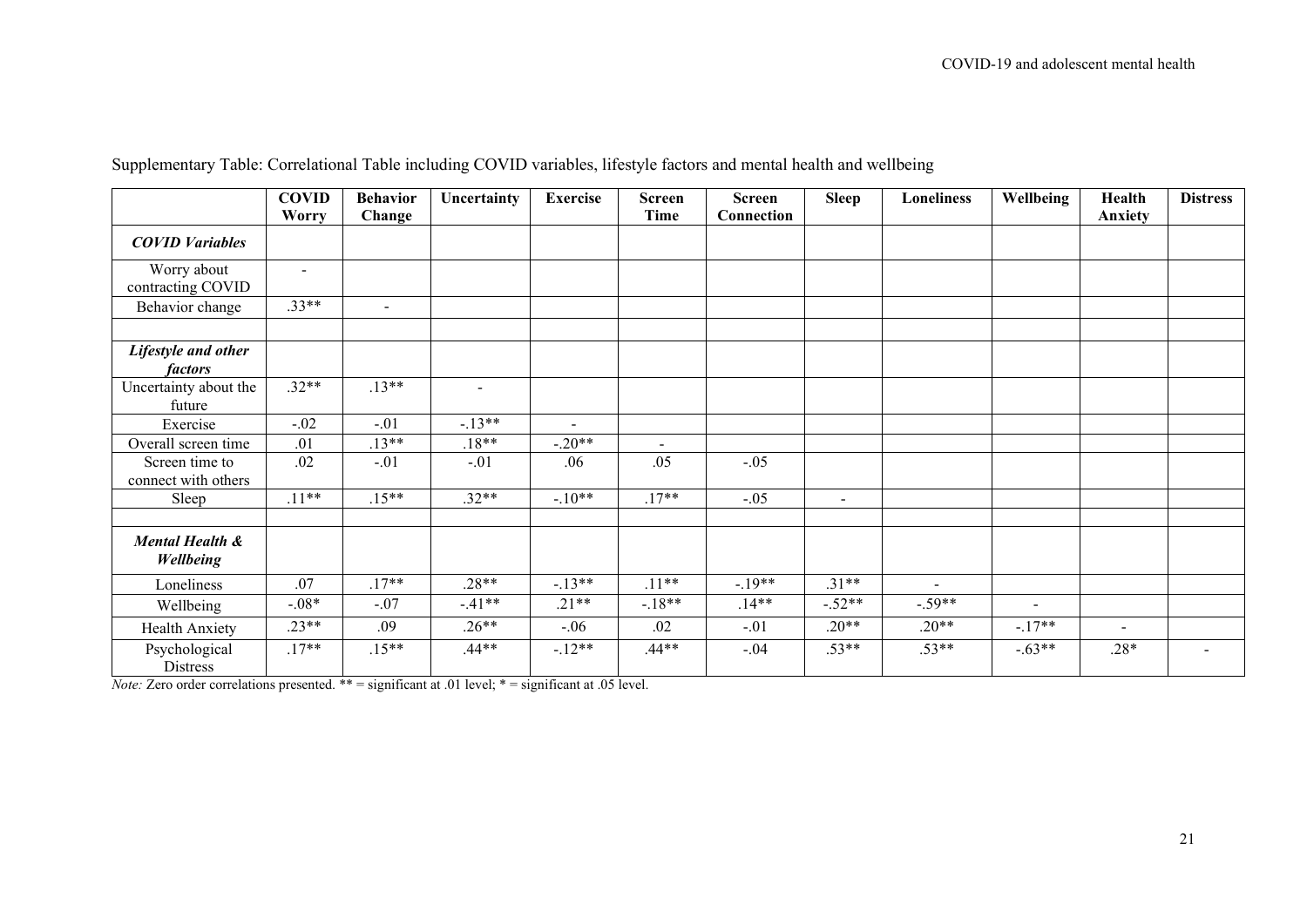All rights reserved. No reuse allowed without permission.

COVID-19 and adolescent mental health

#### **Association between COVID-fears, behaviour, lifestyle factors and mental health**

See Supplementary materials for results. There was a significant positive correlation between fears about contracting COVID-19, and behaviour change, feelings of uncertainty about the future, poor sleep, psychological distress, and health anxiety (all *p*s<.01). Greater exercise was associated with lower levels of screen time, better sleep, lower levels of psychological distress and a greater sense of wellbeing (*p*s<.01). Overall screen time was associated with more psychological distress; however, when screen time was used to connect with friends and family, the relationship with distress was no longer evident, and increased screen time for connection was associated with lower levels of loneliness and higher levels of wellbeing (*ps*<.01). Finally, as expected, all the mental health variables were significantly associated, with positive correlations between loneliness, health anxiety and psychological distress, and an inverse association between these variables and wellbeing being detected.

#### **Discussion**

This survey of 760 Australian adolescents aged 12-18 years provides the first insight into the disruption experienced following the outbreak of the COVID-19 pandemic. Although respondents had little direct or indirect experience with COVID-19, more than three quarters were worried about contracting the virus, replicating findings with adults  $6$  and adolescents  $14$ . Most young people believed they could reduce their risk of contracting COVID-19 and engaged in behaviors to lower their (e.g., handwashing and social distancing), in contrast to common portrayals by the media suggesting young people are not compliant with restrictions e.g., <sup>35</sup>. Our results showed that worry about contracting COVID-19 was associated with greater levels of overall behaviour change, demonstrating a practical benefit of some degree of worry.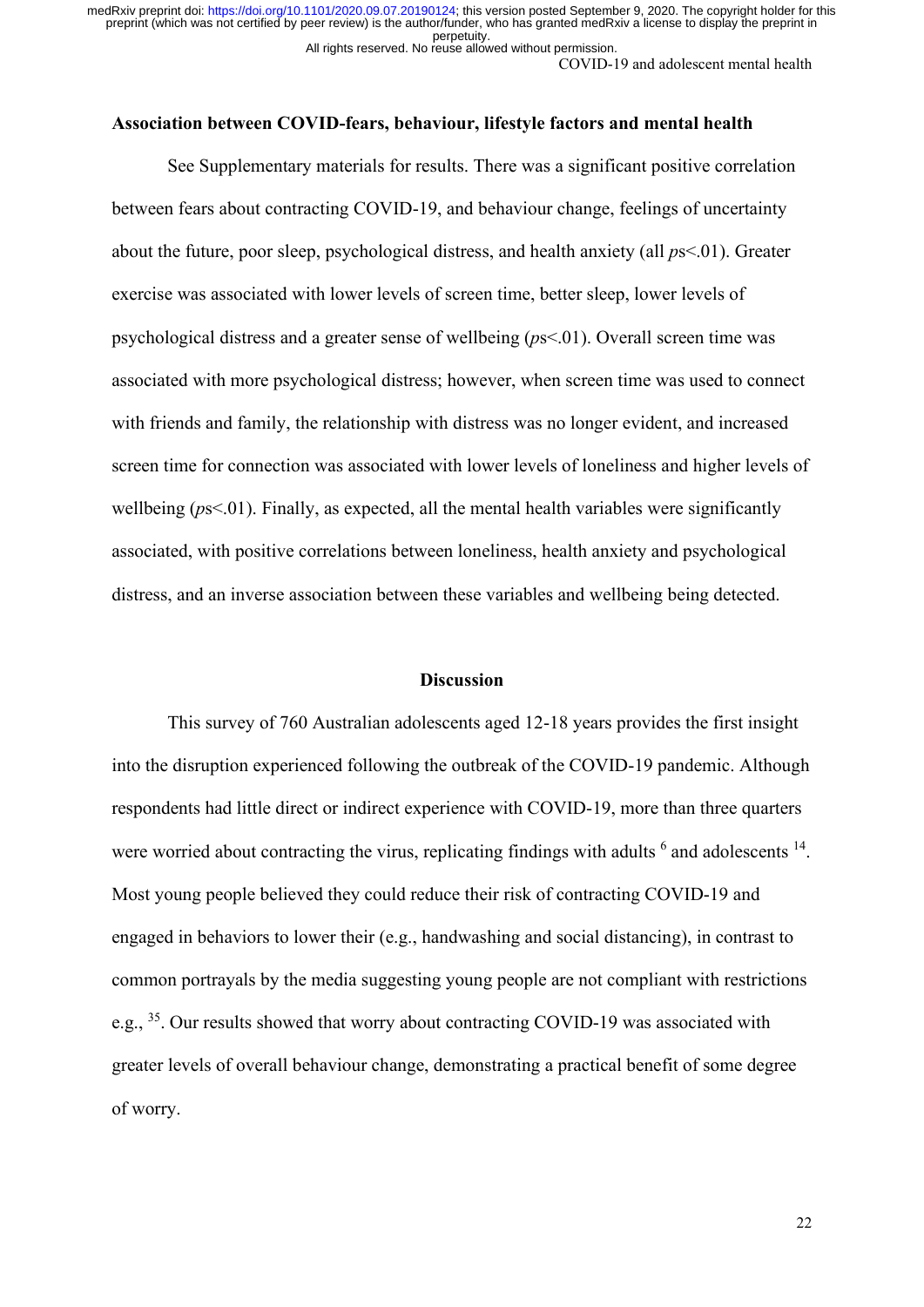All rights reserved. No reuse allowed without permission.

COVID-19 and adolescent mental health

This study also sheds light on the disruption and impact of the pandemic on young people's lives. Almost the whole sample (>95%) had engaged in online learning, and most reported a negative impact. At the time our survey was undertaken, schools and families had to adapt to online learning from home with little-to-no preparation time. While meta-analyses have shown that with optimal delivery and support, online formats can be as effective as faceto-face in terms of learning outcomes for adults  $36$ , there is no evidence to suggest this is the case for young people. Indeed, because school education is primarily face-to-face, data about the effectiveness of online schooling is lacking. Online learning requires a greater level of independence, motivation, and discipline than classroom learning and these are skills which young people may not have fully developed 37.

Participants reported a negative effect of the pandemic on friendships, and feelings of loneliness, which were associated with higher psychological distress and lower wellbeing. Adolescents are at a crucial stage of development involving the formation of a sense of self and identity through shared interests and values with their peers <sup>38</sup>. Given a lack of social connection has negative consequences on social and cognitive development  $9$ , and loneliness increases the risk of the development of depression and other disorders  $^{12}$ , mental health prevention and intervention efforts need to focus on improving social connection, particularly in areas that have containment measures in place for prolonged periods. Until restrictions are lifted, the use of technology to connect with others might mitigate the potential disruption to adolescents' social needs. With widespread smartphone use  $39$ , it is reassuring that studies have found that core components of quality face-to-face interactions can be replicated online <sup>40</sup>. Consistent with expectations, our study found that nearly three quarters of participants reported increased use of technology to connect with others and this was associated with lower levels of loneliness and a greater sense of wellbeing. This finding aligns with research from China showing increased smartphone and social media use at the height of the pandemic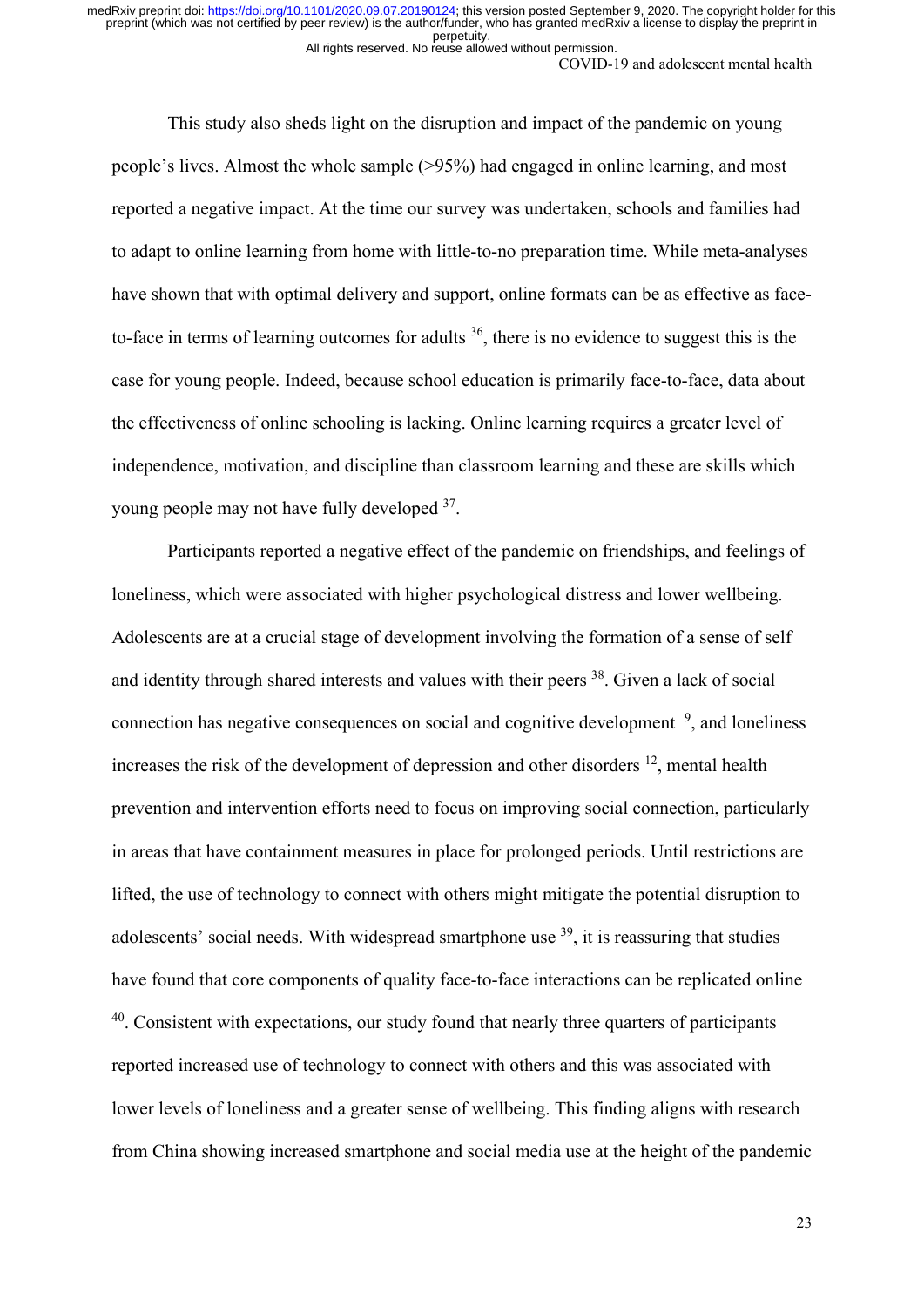COVID-19 and adolescent mental health All rights reserved. No reuse allowed without permission.

<sup>15</sup>. Most young people in our study reported spending about 4 hours a day connecting with others online. Whether this will mitigate potential long-term consequences of social deprivation associated with lockdowns will need to be addressed by future longitudinal studies.

 Most respondents indicated that the pandemic had increased stress levels within their family and half reported an impact on the job of a parent or carer. Viewed in this context, together with adjusting to online learning and the requirement for parents to manage their own professional responsibilities with caring and supporting their child's learning, it is not surprising this has been a stressful time for families. This aligns with findings from around the world that are beginning to highlight higher levels of stress and mental ill-health experienced by certain sub-groups of the population, including women, who are more likely to be in caring roles, as well as parents and young people  $3,7$ . Despite this increased family stress, >50% indicated that their relationships with family members had remained unchanged, and an additional 18.7% reported an improvement. It could be the case that in some families, more time at home with family members has some advantages, and feeling more connected to loved ones is a benefit of COVID-19 that has been documented in the adult literature <sup>41</sup>.

 Encouragingly, >50% of the young people continued with or increased their regular levels of exercise. There are well-documented links between exercise and reduced risk of depression and anxiety across the lifespan 42 and the relationship between exercise and lower levels of psychological distress and great wellbeing in our sample is consistent with this broader literature 15. Given that even the strictest lockdowns in Australia have allowed for up to 1 hour of exercise per day, exercise could be promoted in public health campaigns as a means to prevent deteriorating mental health should the lockdown and period of restrictions continue. Relatedly, a significant proportion of young people also reported increased

24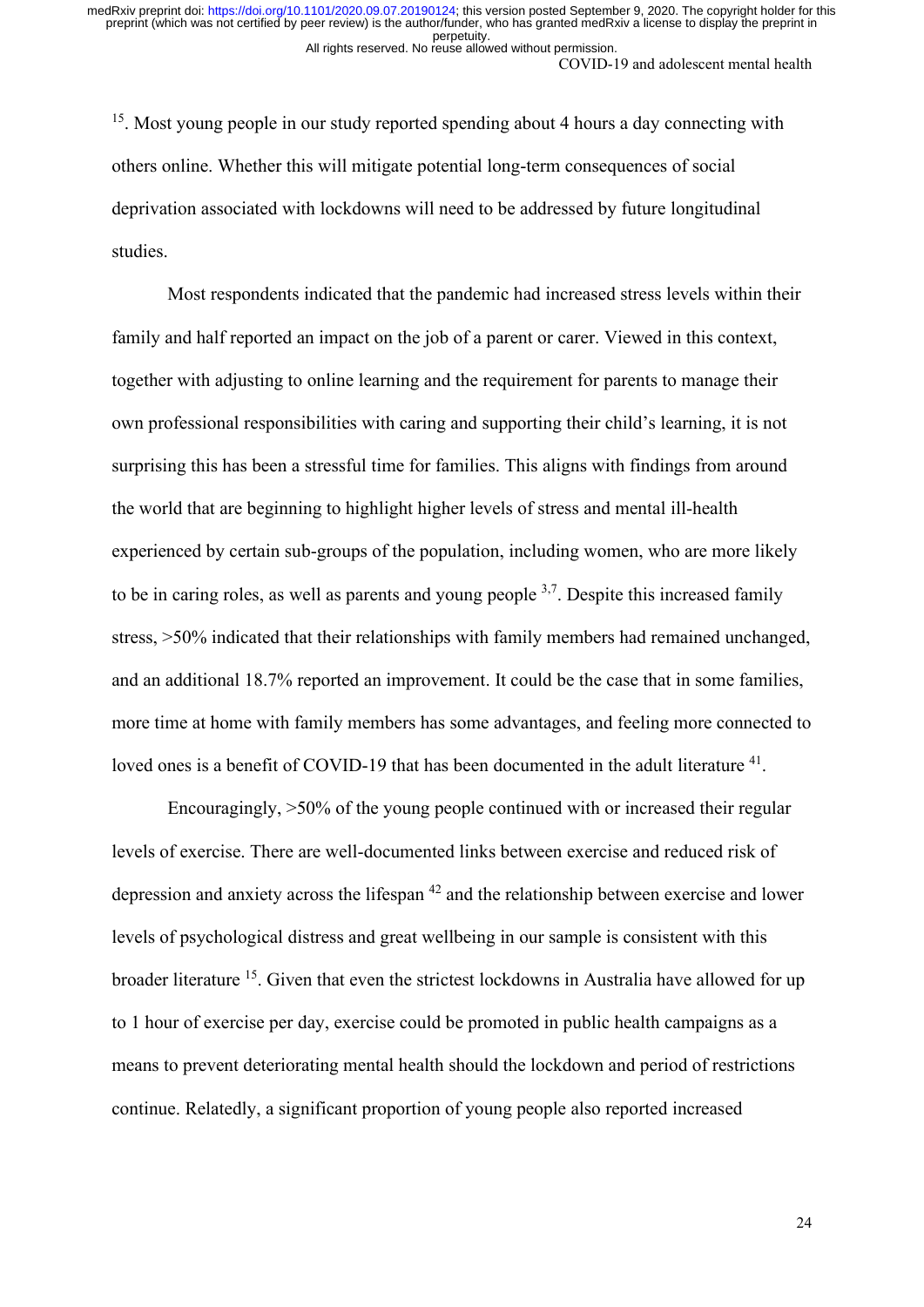COVID-19 and adolescent mental health All rights reserved. No reuse allowed without permission.

difficulty sleeping, and exercise is one way in which sleep quality and duration can be improved 43, which was supported by our correlational analyses.

Of concern was that about half of the sample reported a worsening in their physical health since the pandemic began, while 75% reported a negative effect on their mental health. The worsening of mental health in our sample was markedly consistent to that of a recent adult Australian survey <sup>6</sup>, which found that 78% of their respondents had reported worsened mental health. Overall, young people reported greater psychological distress and lower levels of wellbeing relative to normative data available from population surveys conducted prior to the pandemic 44,45, with rates of psychological distress indicative of probable mental illness increasing almost two fold from  $24.3\%$  before the pandemic  $45$ , to  $48.3\%$  in this survey. This finding accords from the studies from China showing elevated mental illness <sup>8</sup>. It is important to note that the K6 is not a diagnostic interview and so without information about the exact duration of the symptoms, degree of interference in daily life and distress to the individual, drawing diagnostic conclusions is not possible. We also cannot rule out the heightened levels of psychological distress as being at least in part attributable to sampling bias, inherent with online surveys. With these limitations in mind, our data nonetheless suggest that there are significantly elevated rates of psychological distress  $45$ , providing insight into the acute effects of the COVID-19 pandemic on adolescent mental health.

Over one third (34%) of participants had a self-reported history of depression or anxiety, which is comparable to lifetime prevalence estimates for adolescents 46. Consistent with the adult literature <sup>5,6</sup>, our results showed that relative to those without a history of depression or anxiety, those with a history experienced heightened levels of loneliness, greater trouble sleeping, more uncertainty about the future, higher levels of health anxiety, greater psychological distress and lower levels of wellbeing among those who had a previously diagnosed mental illness. These finding advance knowledge of youth mental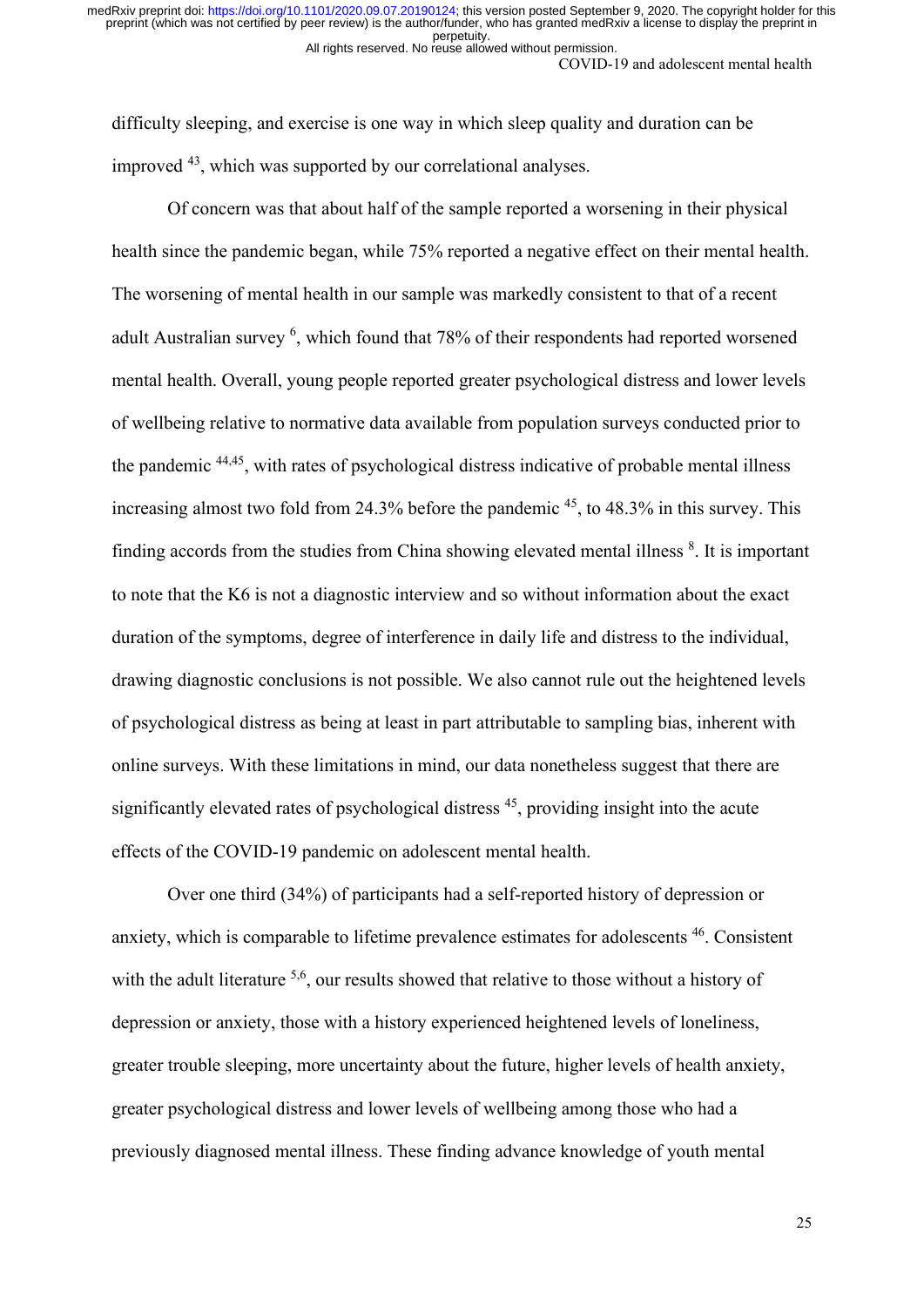COVID-19 and adolescent mental health All rights reserved. No reuse allowed without permission.

health by showing an exacerbation of mental illness among those with a history of anxiety and/or depression.

The findings reported in this study underscore the need for a proactive mental health response to support young people through this tumultuous and disruptive time in their lives. High levels of psychological distress reported in this study are consistent with increased demands on youth mental health services e.g., <sup>18</sup>. Readily accessible interventions are needed for young people that are engaging and effective, with a focus on treatment, *and* prevention. Digital mental health interventions, and blended modalities with combine digital with clinician support hold this promise 47.

There are several study limitations. First, as a convenience sample recruited online due to the ease of rapid administration, 72% were female, limiting the generalizability of findings to the broader Australian adolescent population. The importance of sampling approach has been noted as a key concern during COVID-19<sup>22</sup>. Follow-up studies should use diagnostic assessments, to provide an independent assessment of mental health. The study was cross sectional and so causal conclusions cannot be drawn. We will be continuing to follow this sample longitudinally to learn about how their lives and mental health change over time in response to the pandemic.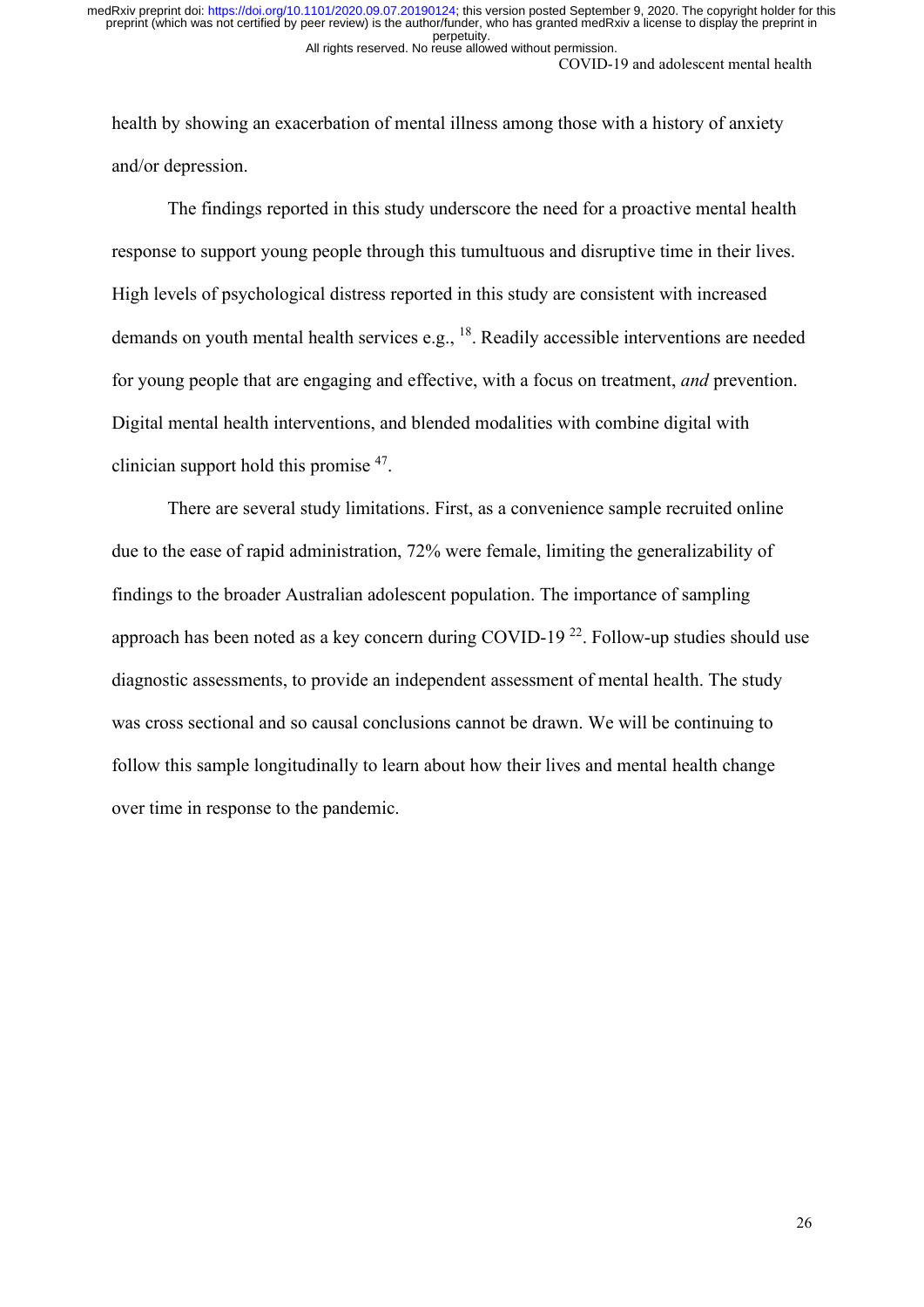COVID-19 and adolescent mental health All rights reserved. No reuse allowed without permission.

Acknowledgements:

Sincere thanks to all the study participants for taking part in this survey. Thanks also to Iana Wong for assisting with Qualtrics programming, to Dr Samantha Spanos for survey testing and to Dr Lyndsay Brown for providing feedback on the manuscript.

Funding:

This study was supported by the Black Dog Institute, a NSW Health Fellowship awarded to AW-S, a MRFF Career Development Fellowship awarded to JN. The funders had no role in the study design, collection, analysis or interpretation of the data, writing the manuscript, or the decision to submit the paper for publication.

Conflicts of Interest:

None to declare.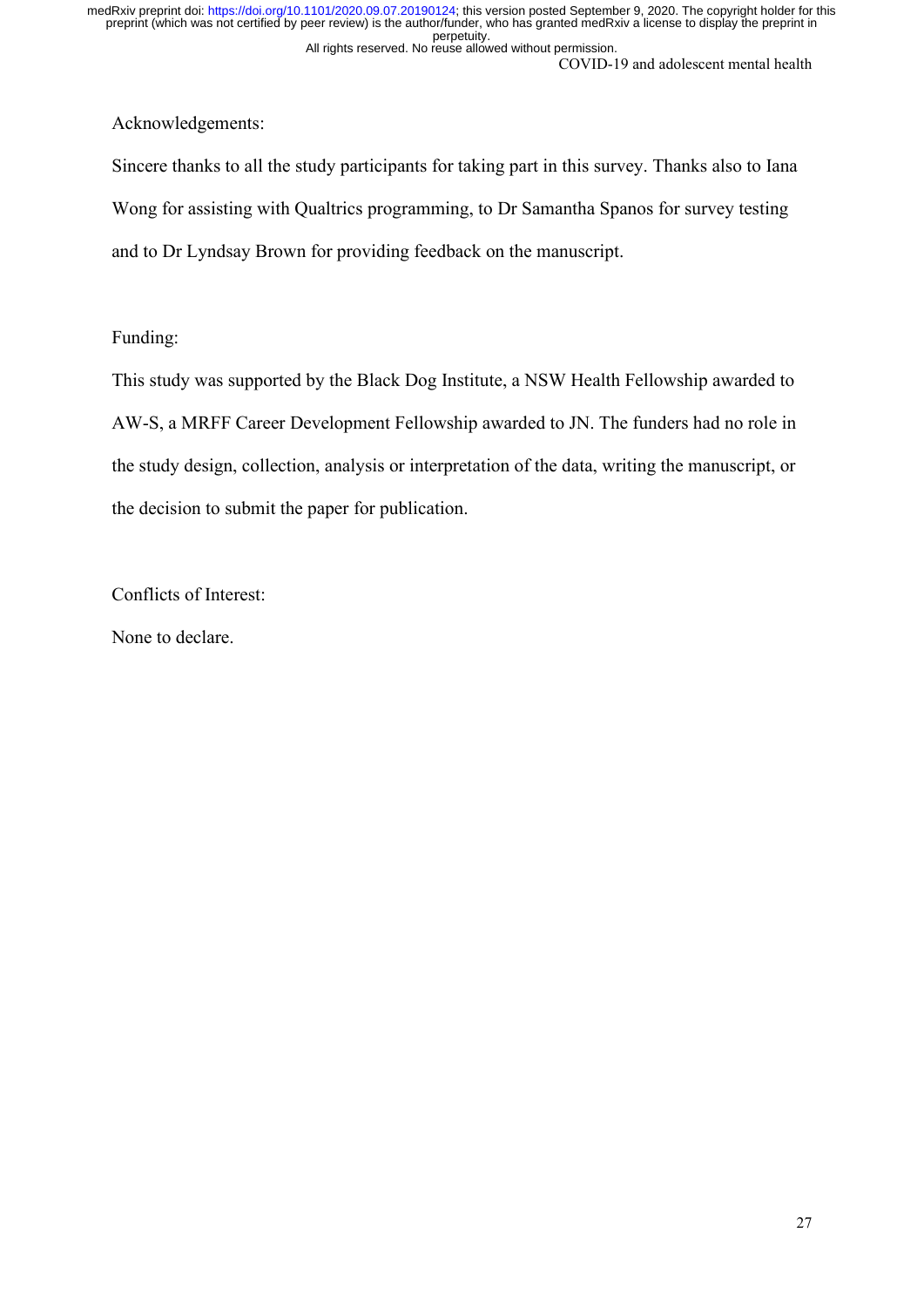All rights reserved. No reuse allowed without permission.

COVID-19 and adolescent mental health

# References

- 1. World Health Organization. WHO Coronavirus Disease (COVID-19) Dashboard. World Health Organization. https://covid19.who.int/. Published 2020. Accessed 3/8/2020, 2020.
- 2. Wang C, Pan R, Wan X, et al. A longitudinal study on the mental health of general population during the COVID-19 epidemic in China. *Brain, Behav Immun.*  2020;87:40-48.
- 3. Pierce M, Hope H, Ford T, et al. Mental health before and during the COVID-19 pandemic: a longitudinal probability sample survey of the UK population. *Lancet Psychiat.* 2020.
- 4. Rodriguez-Rey R, Garrido-Hernansaiz H, Collado S. Psychological impact of COVID-19 in Spain: Early data report. *Psychol Trauma.* 2020;15.
- 5. Van Rheenen TE, Meyer D, Neill E, et al. Mental health status of individuals with a mood-disorder during the COVID-19 pandemic in Australia: Initial results from the COLLATE project. *J Affect Disord.* 2020;275:69-77.
- 6. Newby JM, O'Moore K, Tang S, Christensen H, Faasse K. Acute mental health responses during the COVID-19 pandemic in Australia. *PLOS ONE.*  2020;15(7):e0236562.
- 7. Rossell SL, Neill E, Phillipou A, et al. An overview of current mental health in the general population of Australia during the COVID-19 pandemic: Results from the COLLATE project. In: medRxiv; 2020.
- 8. Racine N, Cooke JE, Eirich R, Korczak DJ, McArthur B, Madigan S. Child and adolescent mental illness during COVID-19: A rapid review. *Psychiatry Res.*  2020;292:113307.
- 9. Orben A, Tomova L, Blakemore SJ. The effects of social deprivation on adolescent development and mental health. *Lancet Child Adolesc Health.* 2020.
- 10. Parker JG, Saxon JL, Asher SR, Kovacs DM. Dimensions of Children's Friendship Adjustment: Implications for Understanding Loneliness. In: Rotenberg KJ, Hymel S, eds. *Loneliness in Childhood and Adolescence.* Cambridge: Cambridge University Press; 1999:201-222.
- 11. Sebastian CL, Tan GCY, Roiser JP, Viding E, Dumontheil I, Blakemore S-J. Developmental influences on the neural bases of responses to social rejection: Implications of social neuroscience for education. *Neuroimage.* 2011;57(3):686-694.
- 12. Loades ME, Chatburn E, Higson-Sweeney N, et al. Rapid systematic review: The impact of social isolation and loneliness on the mental health of children and adolescents in the context of COVID-19. *J Am Acad Child Psy.* 2020;03.
- 13. Zhou S-J, Zhang L-G, Wang L-L, et al. Prevalence and socio-demographic correlates of psychological health problems in Chinese adolescents during the outbreak of COVID-19. *Eur Child Adoles Psy.* 2020:1-10.
- 14. Duan L, Shao X, Wang Y, et al. An investigation of mental health status of children and adolescents in china during the outbreak of COVID-19. *J Affect Disord.*  2020;275:112-118.
- 15. Chen F, Zheng D, Liu J, Gong Y, Guan Z, Lou D. Depression and anxiety among adolescents during COVID-19: A cross-sectional study. *Brain, Behav Immun.* 2020.
- 16. Oosterhoff B, Palmer CA, Wilson J, Shook N. Adolescents' motivations to engage in social distancing during the COVID-19 pandemic: Associations with mental and social health. *J Adolesc Health.* 2020.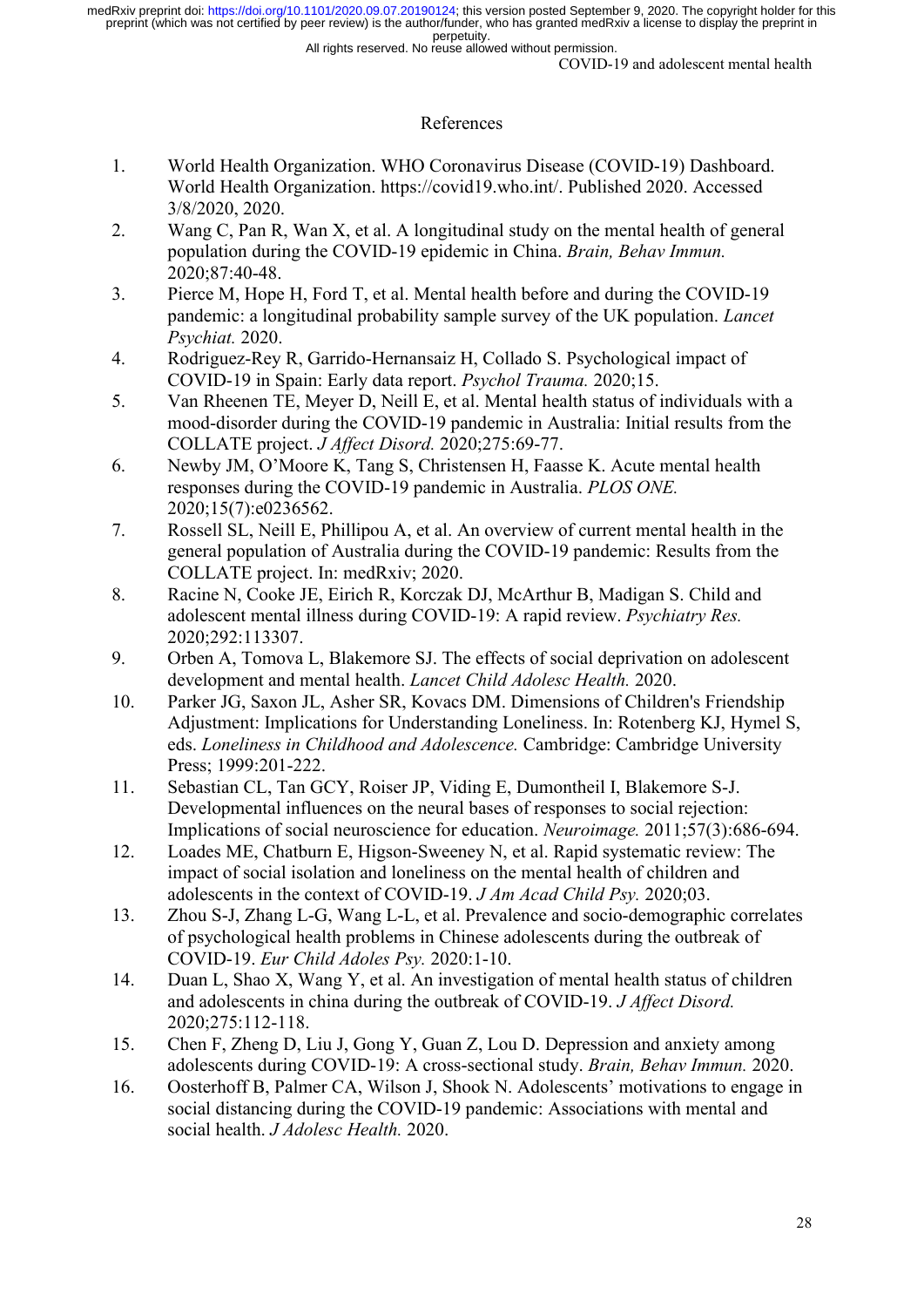All rights reserved. No reuse allowed without permission.

COVID-19 and adolescent mental health

- 17. Clayton R. Statistics show increase in children presenting to hospitals after selfharming. *ABC News* 2020. [https://www.abc.net.au/news/2020-08-08/young-people](https://www.abc.net.au/news/2020-08-08/young-people-self-harming-end-up-in-hospital-emergency-rooms/12532040)[self-harming-end-up-in-hospital-emergency-rooms/12532040](https://www.abc.net.au/news/2020-08-08/young-people-self-harming-end-up-in-hospital-emergency-rooms/12532040) Accessed 20/8/2020.
- 18. Young E. Coronavirus worries have Australian children calling Kids Helpline every 69 seconds. *SBS News* 2020. [https://www.sbs.com.au/news/coronavirus-worries-have](https://www.sbs.com.au/news/coronavirus-worries-have-australian-children-calling-kids-helpline-every-69-seconds)[australian-children-calling-kids-helpline-every-69-seconds](https://www.sbs.com.au/news/coronavirus-worries-have-australian-children-calling-kids-helpline-every-69-seconds) Accessed 1/08/2020.
- 19. YoungMinds. *Coronavirus: Impact on young people with mental health needs.* UK 2020. [https://youngminds.org.uk/media/3904/coronavirus-report-summer-2020](https://youngminds.org.uk/media/3904/coronavirus-report-summer-2020-final.pdf) [final.pdf](https://youngminds.org.uk/media/3904/coronavirus-report-summer-2020-final.pdf) Accessed 1/08/2020.
- 20. Wade M, Prime H, Browne DT. Why we need longitudinal mental health research with children and youth during (and after) the COVID-19 pandemic. *Psychiatry Res.*  2020;290; 113143.
- 21. Holmes EA, O'Connor RC, Perry VH, et al. Multidisciplinary research priorities for the COVID-19 pandemic: a call for action for mental health science. *Lancet Psychiat.*  2020;7(6):547-560.
- 22. Pierce M, McManus S, Jessop C, et al. Says who? The significance of sampling in mental health surveys during COVID-19. *Lancet Psychiat.* 2020;7(7):567-568.
- 23. Spriggs M. *Understanding consent in research involving children: A handbook for Human Research Ethics Committees and researchers.* Melbourne, Australia: University of Melbourne; 2010.
- 24. Idler EL, Benyamini Y. Self-rated health and mortality: a review of twenty-seven community studies. *J Health Soc Behav.* 1997;38(1):21-37.
- 25. Faasse K, Newby JM. Public perceptions of COVID-19 in Australia: perceived risk, knowledge, health-protective behaviours, and vaccine intentions. *medRxiv.*  2020:2020.2004.2025.20079996.
- 26. Bastien CH, Vallières A, Morin CM. Validation of the Insomnia Severity Index as an outcome measure for insomnia research. *Sleep Med.* 2001;2(4):297-307.
- 27. Chung KF, Kan KK, Yeung WF. Assessing insomnia in adolescents: comparison of Insomnia Severity Index, Athens Insomnia Scale and Sleep Quality Index. *Sleep Med.*  2011;12(5):463-470.
- 28. Russell DW. UCLA Loneliness Scale (Version 3): Reliability, Validity, and Factor Structure. *J Pers Assess.* 1996;66(1):20-40.
- 29. Kessler RC, Andrews G, Colpe LJ, et al. Short screening scales to monitor population prevalences and trends in non-specific psychological distress. *Psychol Med.*  2002;32(6):959-976.
- 30. Kessler RC, Barker PR, Colpe LJ, et al. Screening for serious mental illness in the general population. *Arch Gen Psychiat.* 2003;60(2):184-189.
- 31. Tennant R, Hiller L, Fishwick R, et al. The Warwick-Edinburgh Mental Well-being Scale (WEMWBS): development and UK validation. *Health Qual Life Out.*  2007;5(1):63.
- 32. Mewton L, Kessler RC, Slade T, et al. The psychometric properties of the Kessler Psychological Distress Scale (K6) in a general population sample of adolescents. *Psychol Assess.* 2016;28(10):1232.
- 33. Ringdal R, Bradley Eilertsen ME, Bjørnsen HN, Espnes GA, Moksnes UK. Validation of two versions of the Warwick-Edinburgh Mental Well-Being Scale among Norwegian adolescents. *Scand J Public Health.* 2018;46(7):718-725.
- 34. Weck F, Bleichhardt G, Hiller W. Screening for hypochondriasis with the Illness Attitude Scales. *J Pers Assess.* 2010;92(3):260-268.
- 35. Carmody J. Young people hit back at coronavirus criticism that they don't understand social distancing and COVID-19 risk. *ABC News* 2020.